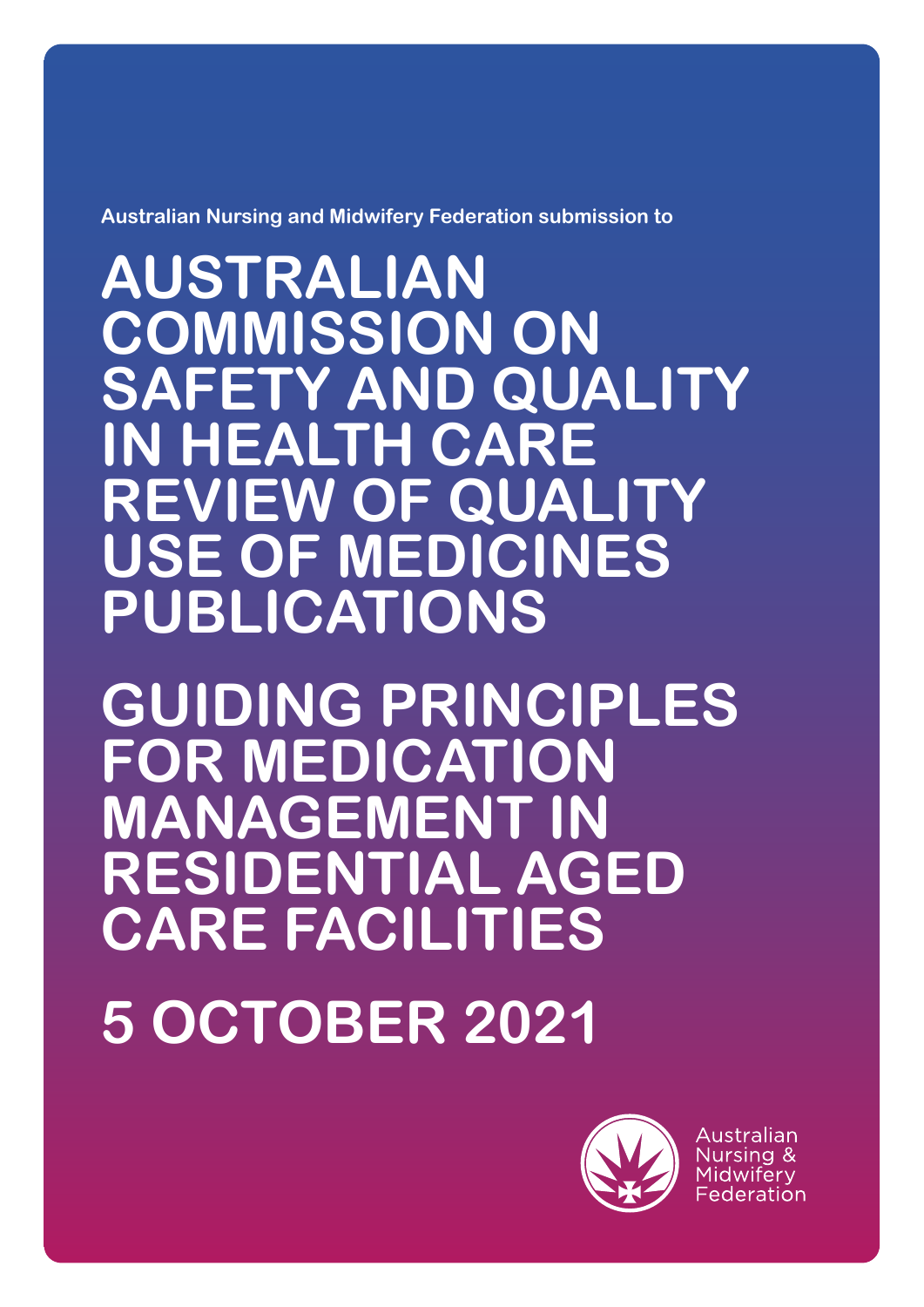

Australian Nursing and Midwifery Federation / **ACSQHC Review of quality use of medicines publications**

**Annie Butler Federal Secretary**

**Lori-anne Sharp Assistant Federal Secretary**

**Australian Nursing and Midwifery Federation Level 1, 365 Queen Street, Melbourne VIC 3000 T: 03 9602 8500 F: 03 9602 8567 E: anmffederal@anmf.org.au W: www.anmf.org.au**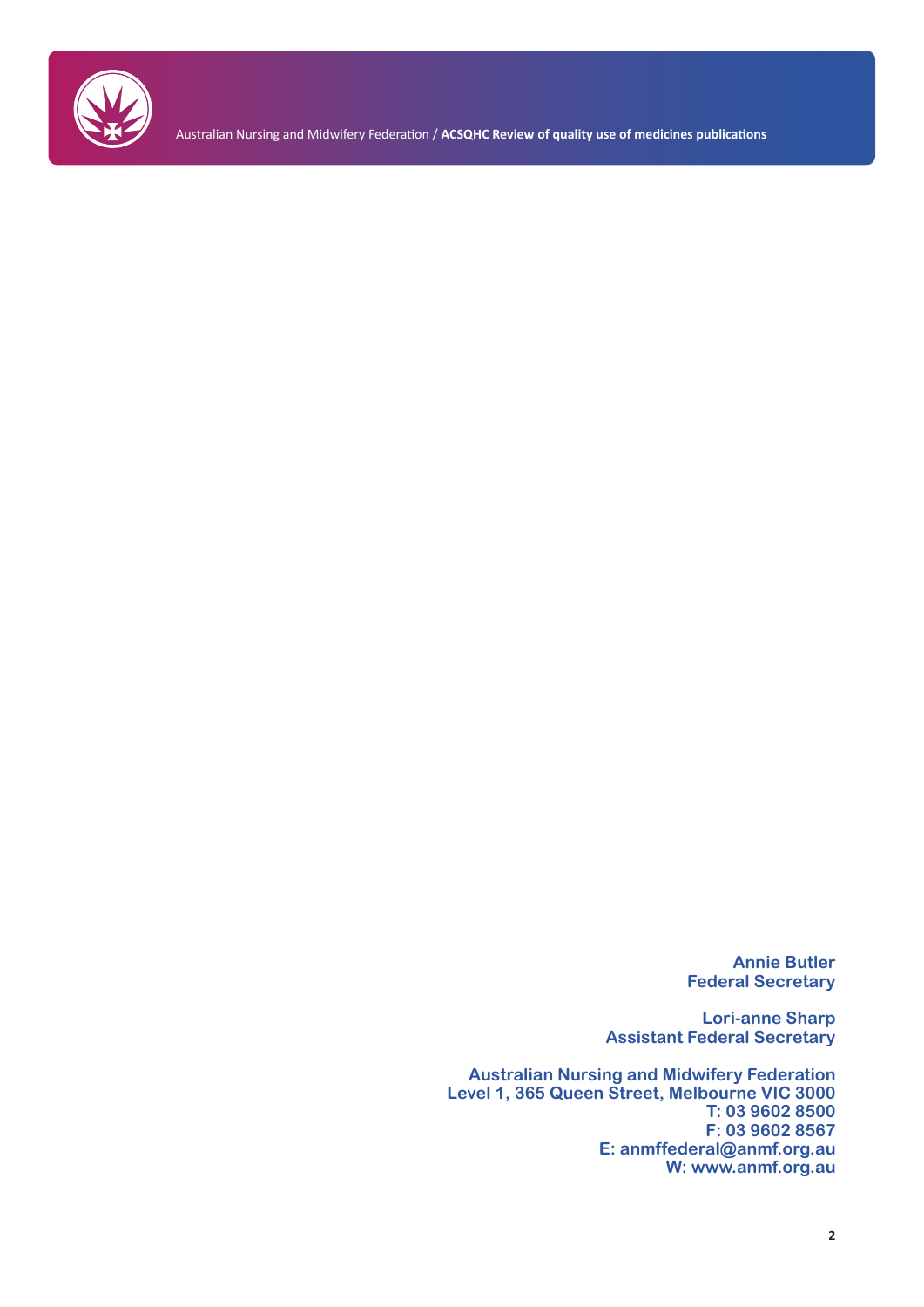

# **INTRODUCTION**

The Australian Nursing and Midwifery Federation (ANMF) is Australia's largest national union and professional nursing and midwifery organisation. In collaboration with the ANMF's eight state and territory branches, we represent the professional, industrial and political interests of more than 300,000 nurses, midwives and carers across the country.

Our members work in the public and private health, aged care and disability sectors across a wide variety of urban, rural and remote locations. We work with them to improve their ability to deliver safe and best practice care in each and every one of these settings, fulfil their professional goals and achieve a healthy work/life balance.

Our strong and growing membership and integrated role as both a professional and industrial organisation provide us with a complete understanding of all aspects of the nursing and midwifery professions and see us uniquely placed to defend and advance our professions.

Through our work with members we aim to strengthen the contribution of nursing and midwifery to improving Australia's health and aged care systems, and the health of our national and global communities.

With regard to care of older people, ANMF members work across all settings in which aged care is delivered, including over 40,000 members who are currently employed directly in the aged care sector. Many more of our members are involved in the provision of health care for older persons who move across sectors (acute, residential, community and in-home care), depending on their health needs. Being at the forefront of aged care, and caring for older people over the twenty-four hour period in acute care, residential facilities and the community, our members are in a prime position to make clear recommendations to improve the care provided and enhance processes for access to that care.

The ANMF welcomes the opportunity to provide feedback on the Australian Commission on Safety and Quality in Healthcare: Updating Quality Use of Medicines Publications – *Guiding principles for medication management in residential aged care facilities*.

The two main areas of concern that the ANMF believes need attention in the review of the *Guiding principles for medication management in residential aged care facilities* is the role of nurses in medicines management and the importance of a mandated staffing and skills mix that meets the assessed needs of residents. The ANMF's position on these two matters and how they should be addressed in the revised guidelines are outlined below.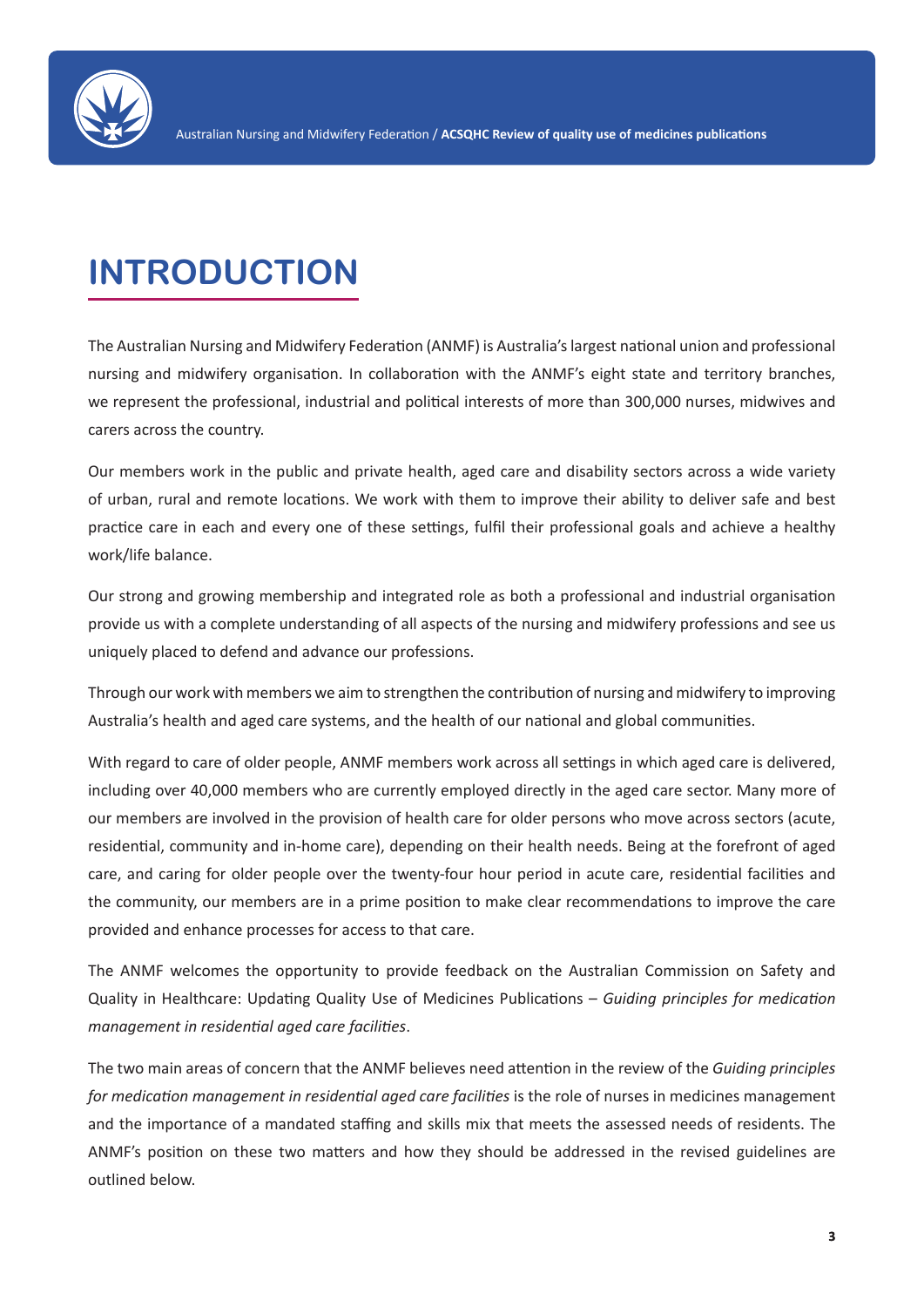

#### **The role of registered nurses and enrolled nurses in medicines management**

Older Australians, particularly those receiving residential aged care services, are characterised by increasing and significant care needs, multiple diagnoses, comorbidities and polypharmacy. It has been estimated that on average they have 3.4 to 4.5 separate diagnoses, 6 comorbidities, and are taking 8.1 medicines.<sup>1</sup>

Further, people over 65 are more likely than any other group to be prescribed a number of medicines,<sup>2</sup> are more sensitive to drug interactions, and more likely to have impaired metabolism and excretion, placing them at a greater risk of receiving a higher than intended dose. The health and cognitive status of older people can deteriorate significantly in response to even small changes in conditions, so medicines (including supplements) must be administered with care, the necessity of each medicine regularly reviewed, and the person receiving care must be monitored for signs and symptoms of interactions and toxicity. Doing this safely requires education, experience, and skill, and therefore needs to be performed by registered and enrolled nurses.3

Registered nurses play a key role in safe and effective medicines management, which includes working with prescribers and pharmacies to ensure that medicines are ordered and available for residents, and are stored appropriately, administered correctly and documented. It is the view of the ANMF that there is a distinct difference between administration of, and assistance with, medicines. Only registered nurses, or enrolled nurses, without a Nursing and Midwifery Board of Australia (NMBA) registration notation, working under the supervision and delegation of a registered nurse, have the required education, knowledge and skills to safely administer medicines to frail residents with complex health needs requiring aged care.

The ANMF opposes the disturbing trend in nursing homes of moving medicine administration from registered and enrolled nurses to unregulated care workers. It is the policy of the ANMF that all aspects of medicines management in aged care must be undertaken by registered nurses with elements of the medicines administration process delegated to enrolled nurses where the registered nurse has made the required situational assessment and is available to supervise any such delegation to the enrolled nurse.

This is a regulatory requirement for nurses and the established expected best practice requirement for medicine management in all other health sectors. The ANMF's guidance for nurses in relation to medicines management working in aged care is detailed in the *Nursing Guidelines for Medication Management in Aged Care*. 4

Mismanagement of medicines continues to feature in the top issues of concern brought forward by the Aged Care Quality and Safety Commission<sup>5</sup> annually. ANMF members also regularly identify medicines management in residential care as a major concern. The guiding principles perpetuate this situation as they provide no clear direction for detailed analysis of the quality use of medicines including safe administration. Nor do they provide safe guidance around the management of medicines for those self-administering their own medicines with assistance of care workers.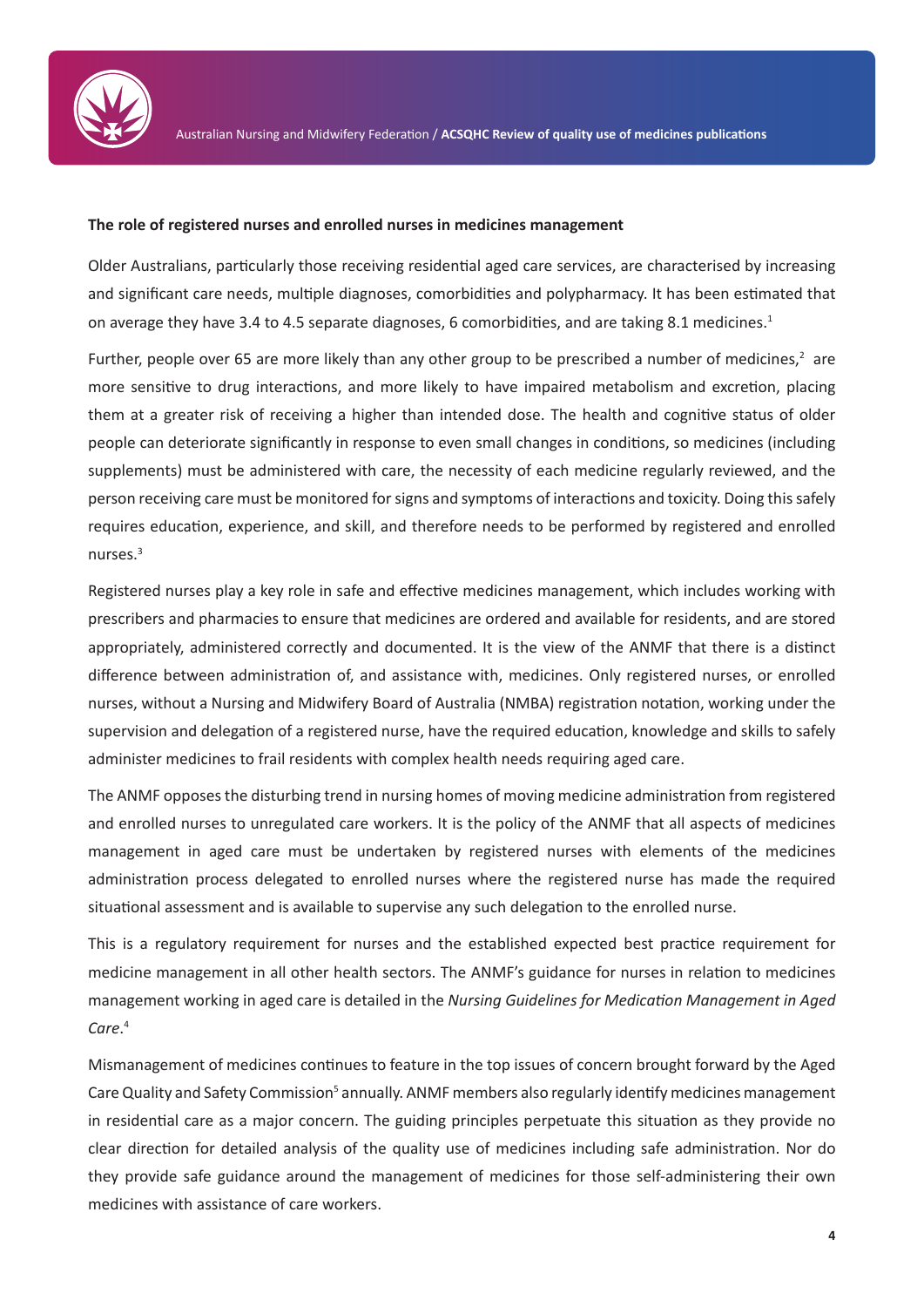

The ANMF suggests that safe management of medicines be brought to the fore in the revision of these guidelines to provide clear direction for residents, employers, workers and regulators. The guiding principles should clearly state that registered nurses and enrolled nurses, working under the supervision and delegation of the registered nurse, should administer medicines. The care worker's role in medicines must be limited to assisting older people who have been assessed by the registered nurse as able to self-administer their medicines. A clear definition of self-administration must be provided in the glossary of the revised guiding principles. Where assistance with self-administration is deemed suitable, the guiding principles should also require this to be clearly recorded in the resident plan of care and subject to regular risk-assessment and review. Reference must also be made to ensuring compliance against state and territory drugs and poisons legislation.

#### **Staffing and skills mix**

The Royal Commission clearly identified that the aged care workforce is the most critical component of the sector with regard to the delivery of safe, quality care including medicines management. The Commission further recognised that while the sector requires many reform measures to be implemented, safe and quality care for all people in Australia could not be guaranteed unless the chronic, underlying structural workforce issues were addressed. Crucially, this means ensuring an adequate number and skills mix of staff, an issue that the ANMF and its members have been raising for many years.

Low staffing levels and skills mix leads to unacceptable care, poor outcomes, and the experience of neglect and loneliness for older people in aged care.<sup>678910</sup> Evidence upholds, and common-sense dictates, that to provide safe, quality care, approved providers must have at least the right number of the right kinds of staff to do the work. The Royal Commission agrees, and Recommendation 86 included, a clear directive to legislate minimum staffing levels and skills mix in nursing homes by 1 July 2022 and to raise the minimum standard by 1 July 2024. The recommendation also included the requirement to move from legislated 16-hour per day registered nurse presence from 1 July 2022 toward 24-hour registered nurse presence by 1 July 2024. Low staffing levels and poor skills mix also impacts medicines management and the quality use of medicines in nursing homes, particularly after hours. Often clinical managers are rostered on day shifts leaving afternoon and night shift medicines management, administration and monitoring to chance.

In the Commonwealth Government's response to Recommendation 86,<sup>11</sup> there is a commitment to legislate minimum staffing levels and skills mix in a new Aged Care Act, but only to the Royal Commission's first minimum standard and not until 1 October 2023 and with no commitment to raising it in the future. The Government has also committed to legislating the presence of a registered nurse for 16-hours per day from 1 October 2023, but likewise, has not committed to improving this to 24-hour presence in the future.<sup>12</sup>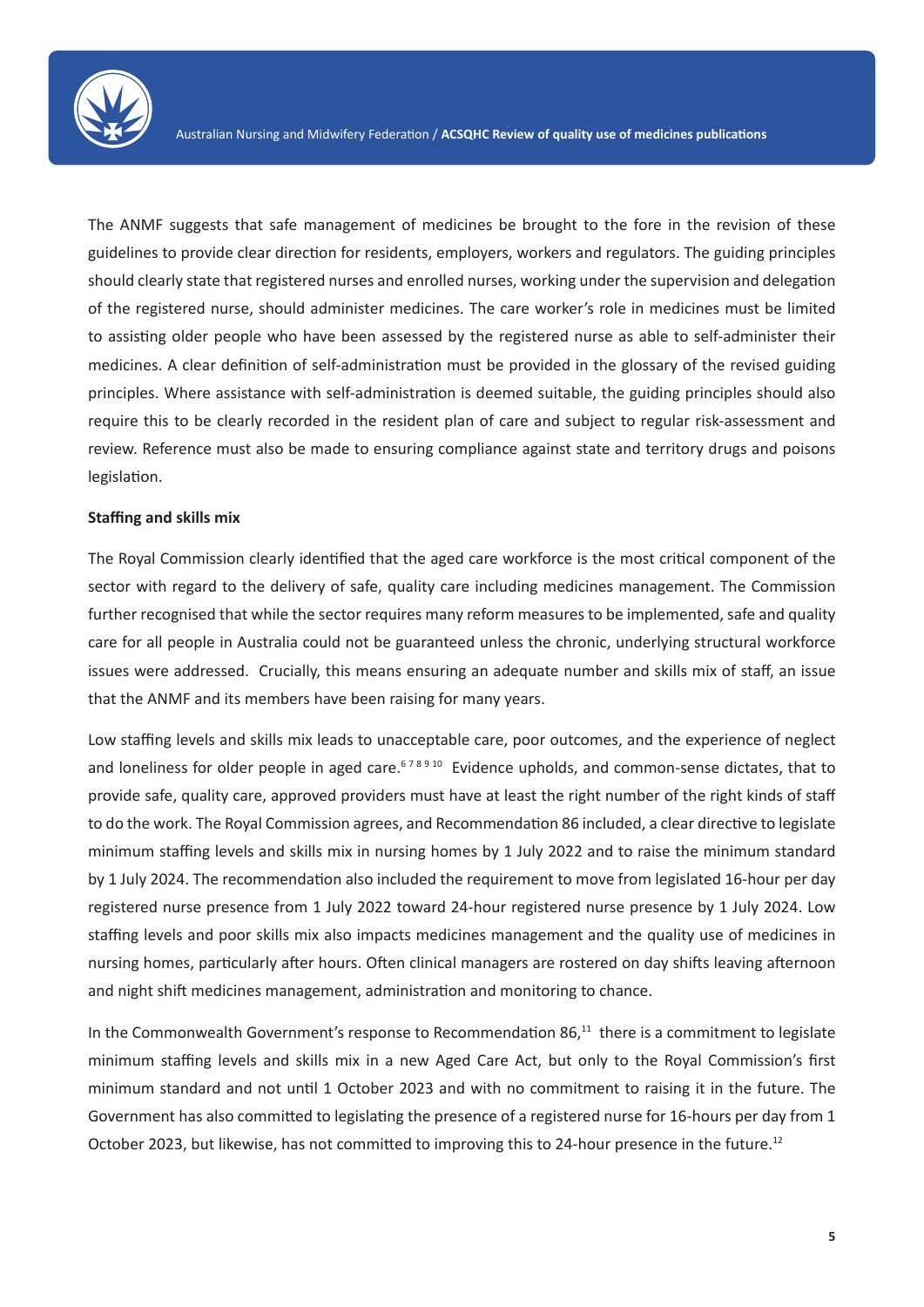

The ANMF maintains that neither the Royal Commission's recommendation, nor the Government's commitment go far enough. Both represent staffing levels and skills mix that are too low to ensure that people receive safe, quality, dignified, best-practice care and are deferred for too long to deliver benefit to many older people currently in nursing homes who spend an average of 2 years and six months in residential aged care.

Mandating a minimum standard for staffing levels and skills mix that enables best practice care would mean that all older people in nursing homes would be able to receive safe, effective, dignified care that meets their unique needs and preferences. Having the right number of staff would mean that care is not rushed or missed. Nurses and other care staff would be able to take the time they need to provide respectful, personcentred care and to create and sustain meaningful personal relationships with older people and their family members. Staff could effectively support one another and provide robust clinical care assessments, and handover shared care obligations in collaboration with general practitioners, allied health teams and other relevant health care specialists. Mandatory safe staffing levels and skills mix would also help nursing homes offer high quality clinical placements for nursing students and care worker trainees which would lead to improved attraction and retention of staff in the sector.

It is the position of the ANMF that residents should receive best practice care, not care that is simply 'adequate'. Best practice care could be provided to all residents if nursing homes were required to ensure that every resident receives on average 4.3 hours (258 minutes) of care per day including 77 minutes from registered nurses, 52 minutes from enrolled nurses, and 129 minutes from personal care workers.13 To provide this level of care, evidence has shown that a nursing home should ensure a skills mix of 30 percent registered nurses, 20 percent enrolled nurses, and 50 percent personal care workers. Anything less than best practice introduces increased risk of harm to residents.

Further, registered nurses are integral to the provision of high quality care and better outcomes for residents.<sup>14</sup> They play a key role in medicines management as outlined above, as they have the knowledge and expertise to implement the quality use of medicines. Registered nurses provide comprehensive clinical assessment pre and post medicine administration, ensure that medicines are ordered and available for residents working with prescribers and pharmacies, are stored appropriately, administered correctly and documented. Many nursing homes do not have a registered nurse onsite on every shift (morning, afternoon, and night) to provide care to residents, supervise other staff, and coordinate handover with visiting health practitioners or specialists including general practitioners and paramedics. Even when one registered nurse is present, this may not be enough to provide safe, best practice care to larger numbers of residents or residents with higher care needs such as those with complex conditions, many co-morbidities, are very sick, have severe dementia, or who require palliative end of life care.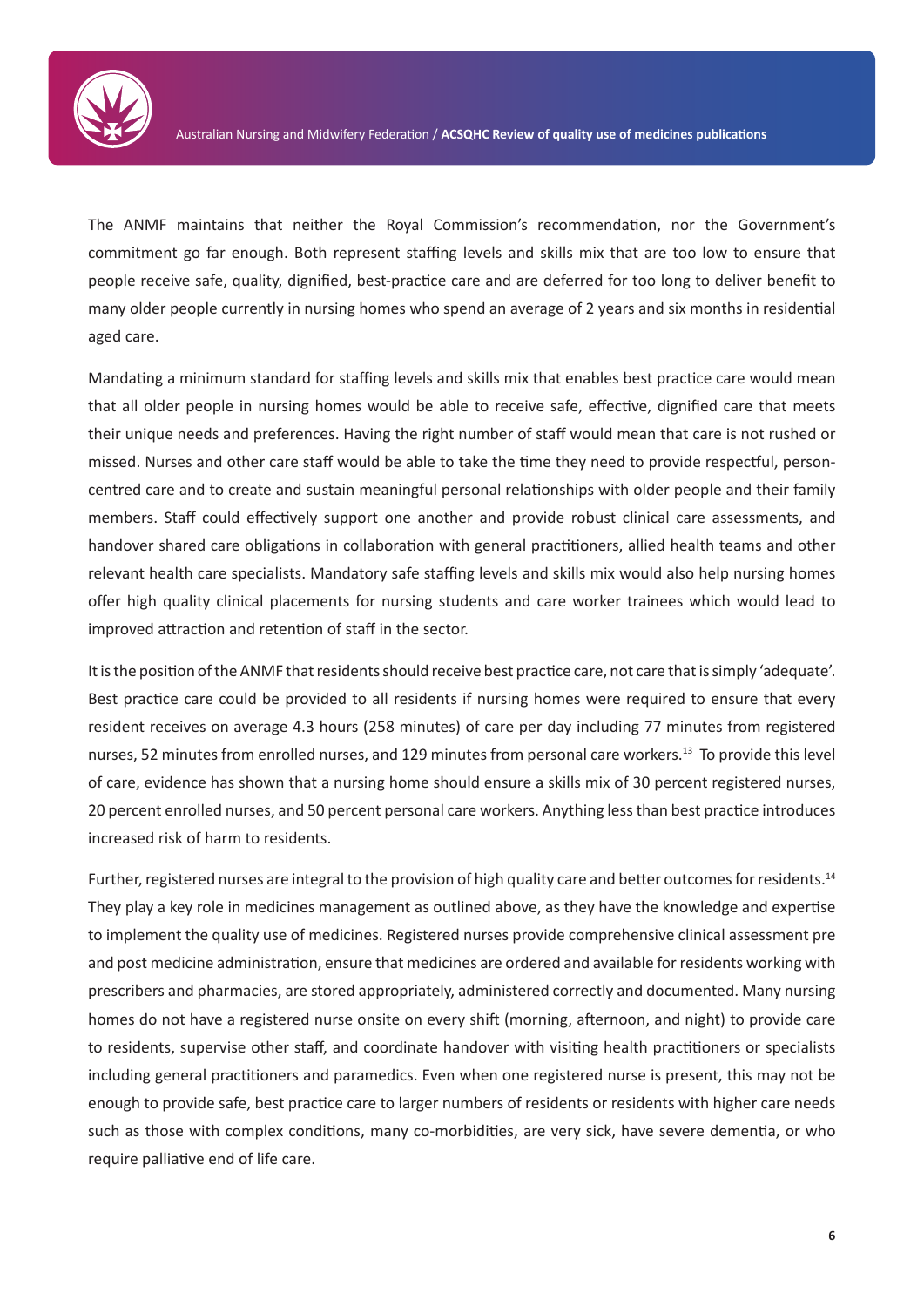

The Royal Commission has recommended that nursing homes should have at least one registered nurse on site for the morning and afternoon shifts (16 hours per day) from mid-2022 and 24 hours a day from mid-2024. The ANMF believes that at least one registered nurse must be onsite at all times, right now and much earlier than mid-2024 and that in many cases, more than one registered nurse will be required. The Australian Government needs to go further to ensure that nursing homes have 24 hour registered nurse presence at a level that is dictated by the residents level of need to deliver safe, best practice care.

To this end, guiding principles for medicines management in nursing homes must consider and stipulate the importance of having a minimum legislated staffing and skills mix level. The guiding principles must clearly articulate the required minimum average minutes per day and, as outlined above, the ANMF recommends the evidence-based minutes per resident of 258 minutes per day, with 77 minutes of care from registered nurses, 52 minutes from enrolled nurses, and 129 minutes from personal care workers. The guiding principles must also identify that registered nurses must be present twenty-four hours per day in all nursing homes for medicines management, administration and the quality use of medicines.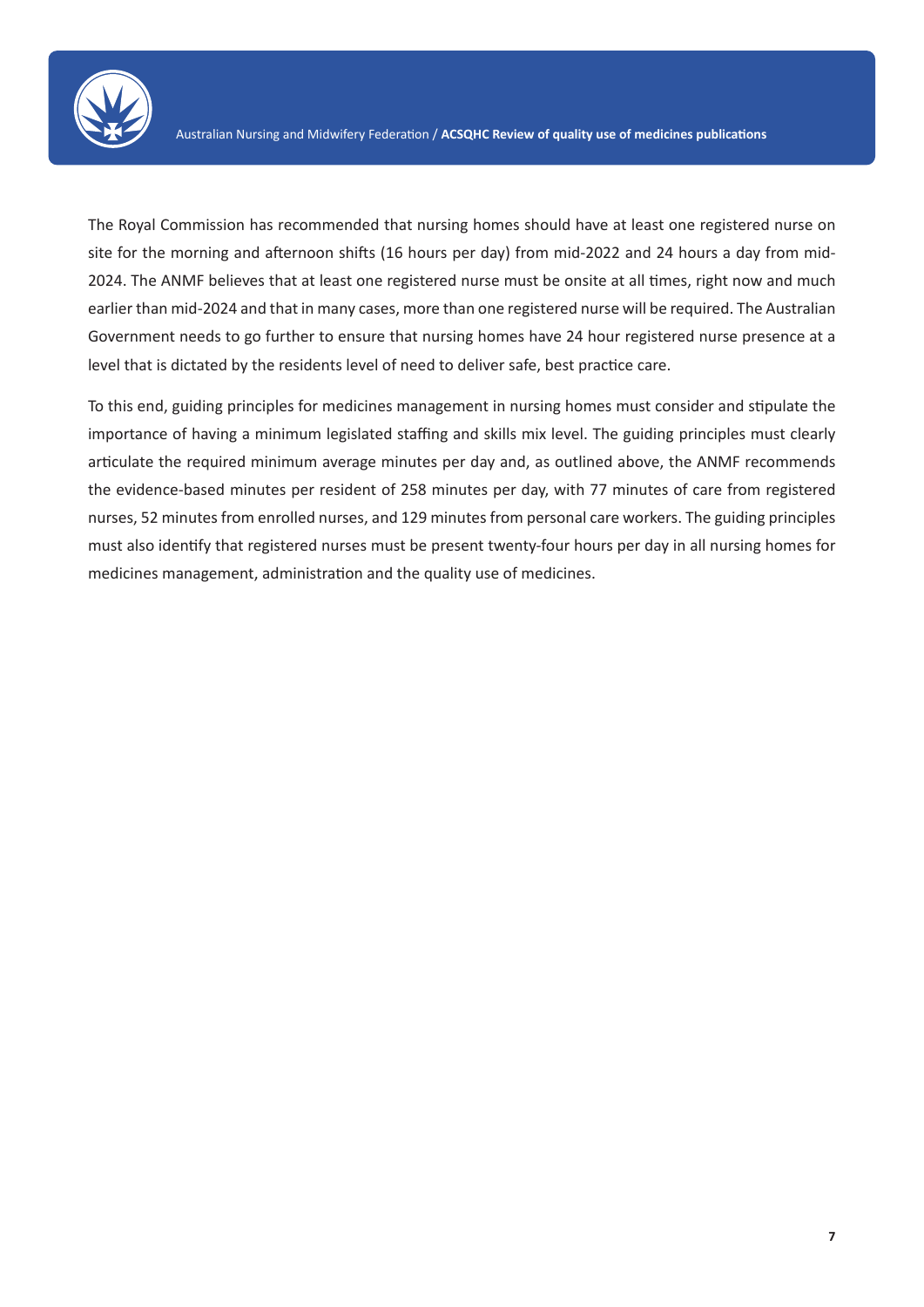

# **SURVEY QUESTIONS**

## **Guiding Principle (GP) 1 for medication management in residential aged care facilities**

**GP 1 - Change to:**

**Clinical governance of medication management** 

**1. GP 1 - Recommendation 1:** 

**Alter the focus of GP 1 to Clinical governance of medication management and broaden the commentary and definition of 'medication management' within GP 1 and the Glossary.**

Agree

The ANMF agrees that the focus of this principle should be altered to address clinical governance in medication management. Providing a clinical governance framework that incorporates governance at all levels, from the Board room to point of care is essential in supporting quality use of medicines.

Any clinical governance framework must also include the essential element of staffing. Medicines management cannot be delivered in a safe and effective way without the right number of the right kinds of staff to complete the role. This requires enough registered nurses and enrolled nurses, working under the supervision and delegation of a registered nurse, to meet the assessed needs of residents. The ANMF recommends that all governance requirements must clearly articulate and implement the evidence-based minutes per resident of 258 minutes per day, with 77 minutes of care from registered nurses, 52 minutes from enrolled nurses, and 129 minutes from personal care workers.<sup>15</sup> This must also include the requirement for registered nurses to be present 24 hours per day in all nursing homes.

In regards to the broadening of the commentary and definition of medication management the ANMF supports the inclusion of monitoring relevant clinical indicators.

A clear definition of assisting with self-administration of medicines must also be included in the glossary. This will provide clarity for care workers\* who may be involved in supporting people to self-administer their medicines.

<sup>\*</sup>Includes Assistants in Nursing and Personal Care Workers (however titled)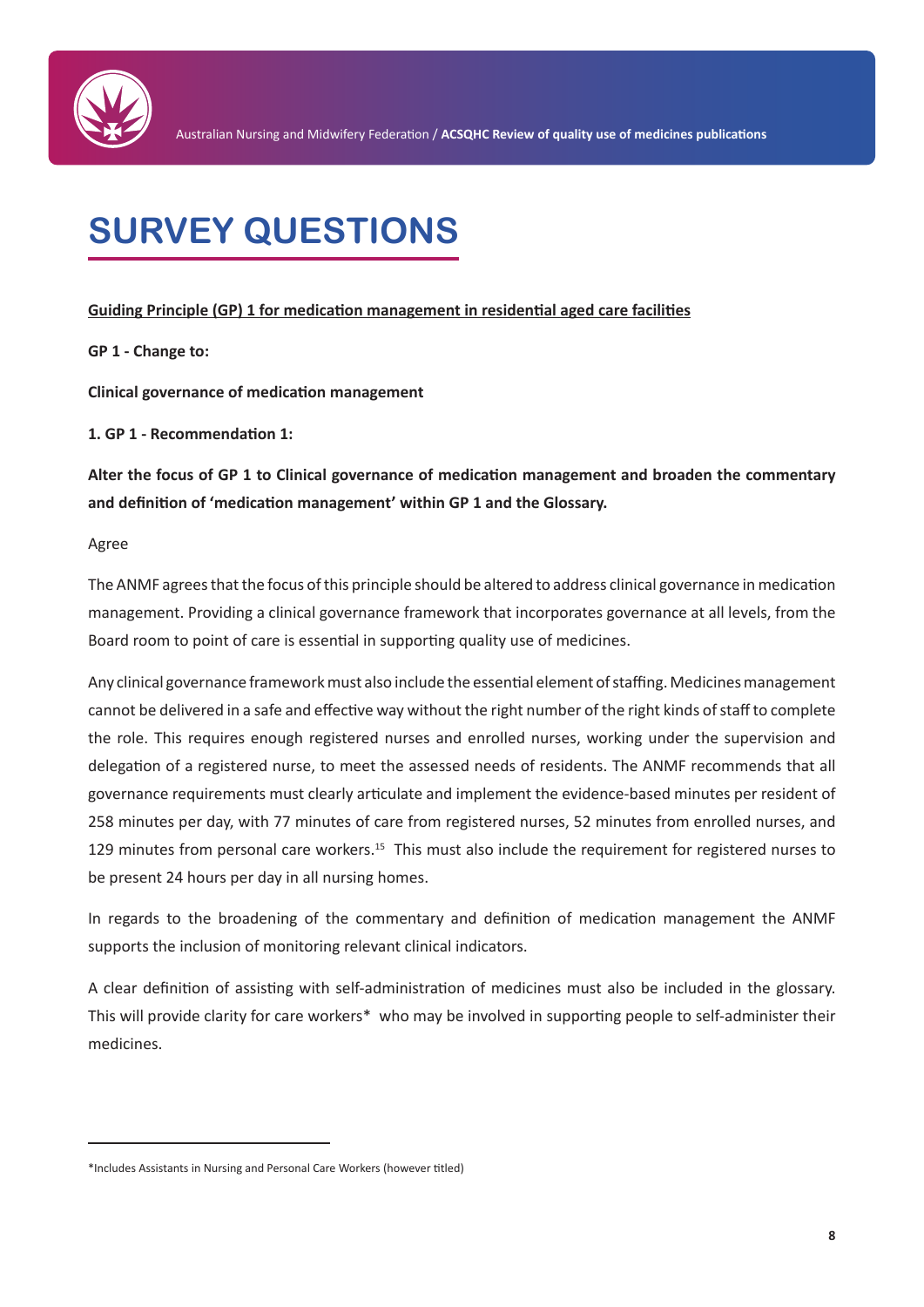

## **2. GP 1 - Recommendation 2a:**

**Include relevant reflective questions that aim to improve the composition, structure and governance role/ function of medication Advisory Committees (MACs) including:**

**a. MACs taking appropriate action within a risk management framework when reviewing RACF results and trends relating to their national mandatory quality indicators on medication management.**

## Agree

The ANMF supports the inclusion of MACs taking appropriate action framed through a risk management process regarding trends in quality indicators for medicines management. The ANMF does however note that the current guiding principles already outline the requirements to monitor, review and evaluate all aspects of medicines management and this has not been achieved. The ANMF believes that this is due to, in part, the absence of clinical governance processes to support this requirement. It is also intrinsically linked to the underemployment of highly skilled registered nurses in sufficient numbers to undertake safe medication administration and supervise care workers in their limited role of assisting residents when they have been assessed by the registered nurse as suitable to self-administer their medications.

## **3. GP 1 - Recommendation 2b:**

**Include relevant reflective questions that aim to improve the composition, structure and governance role/ function of MACs including:**

**b. MACs proactively monitoring other relevant QUM indicators (including medication-related adverse events and/or incidents; high-risk medicines; polypharmacy) that are used to ensure safe and appropriate use of medicines within the RACF.**

## Agree

The importance of the MACs proactively monitoring all relevant indicators is essential to improve the quality use of medicines in nursing homes. Registered nurses should be involved in the data collection and review as part of their role in clinical governance. However, this activity should not reduce time allocated for the provision of direct person-centred care.

Advances in digital health technologies including care delivery software and ongoing collection and analytics of data to improve medicines management is essential. It is important to note that many nursing homes do not have the digital health infrastructure required to collect and monitor relevant medicines data. Clear expectations of the required digital infrastructure for data collection and analytics need to also be outlined.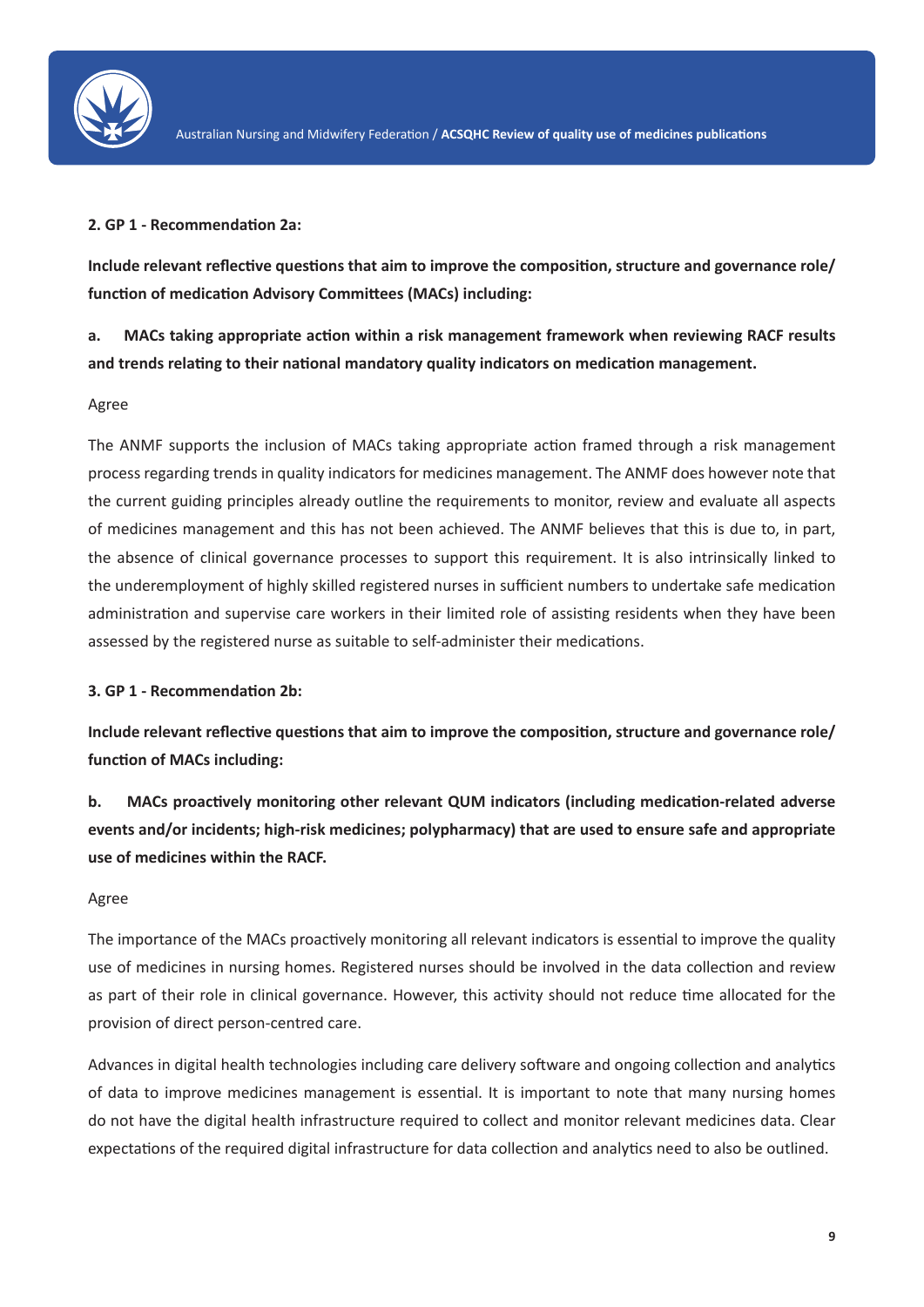

This should include:

- access to information at the point of care;
- sufficient digital health resources for the workforce;
- implementation of software that is interoperable with other systems including the My Health Record; and
- privacy and security policies and processes that are understood and used.

## **GP 2 - Information Resources**

**4. GP 2 - Recommendation 1:**

**That GP 2 is retained.**

Agree

## **5. GP 2 - Recommendation 2:**

**Adapt content within the Medication Safety Standard relevant to the provision of medicines information and medicines information resources within the residential aged care setting.**

Agree

The ANMF agrees with the content of the Medication Safety Standard, particularly Actions 4.11 and 4.13 being included in the guiding principles.

## **6. GP 2 - Recommendation 3:**

**Ensure information within GP 2 continues to align with all relevant professional practice standards and that the resource lists are updated.**

## Agree

Any guidance used to support medicines management must always meet the accepted professional standards set by the regulatory authority for nurses, the Nursing and Midwifery Board of Australia (NMBA) as these are mandatory professional standards for nurses.

An important example of this is the NMBA's *Decision Making Framework for Nurses and Midwives*16 which clearly identifies the delegation process for nursing activities by the registered nurse to enrolled nurses and unregulated care workers. The current framework identifies a number of factors that a registered nurse must consider using a risk management approach when delegating and supervising aspects of nursing care including medicines management. These requirements must be clearly addressed in the guiding principles to ensure these mandatory regulatory standards can be met.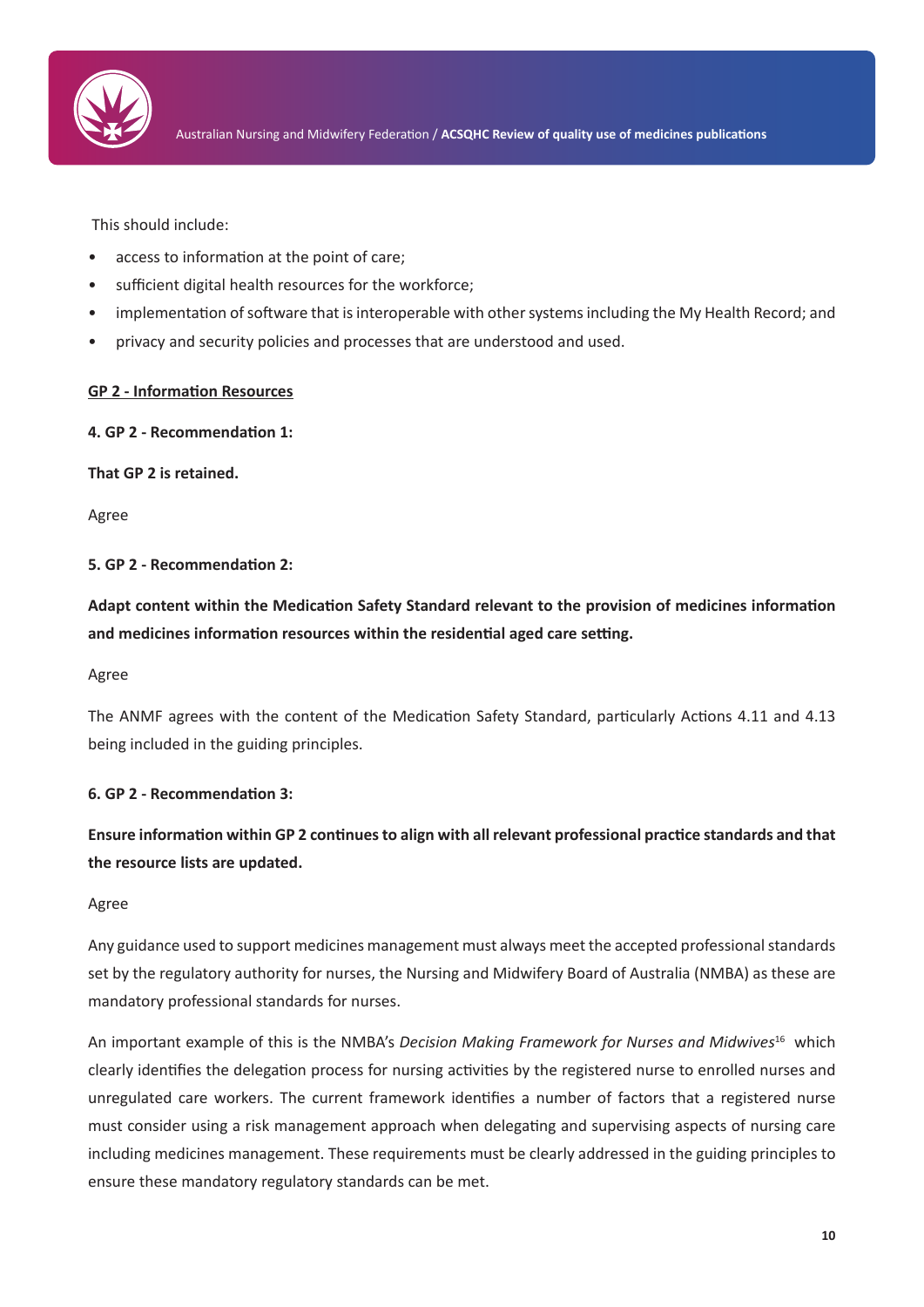

## **7. GP 2 - Recommendation 4:**

**That consideration be given to creating web-based lists of medication information resources in the updated guiding principles, so that these lists can be updated as needed to ensure people and health professionals have access to an up-to-date and centralised list of resources.**

## Agree

All evidence-based, relevant resources must also be easily accessible for nurses and, where appropriate, care workers. This needs to include adequate internet access for nursing homes and accessible devices for the workforce at the point of care.

## **8. GP 2 - Recommendation 5:**

**Multimedia and multi-lingual resources are to be available to cater the needs of target groups of people. For example, people with disability and CALD communities.**

## Agree

The ANMF supports the importance of multimedia and multi-lingual resources being included in the guiding principles as there needs to be equitable access to information for all, including those from diverse groups.

## **GP 3 - Selection of Medicines**

## **9. GP 3 - Recommendation 1:**

**That GP 3 be retained and strengthened with respect to appropriate prescribing, decision-making and medicine selection practices (for example, avoiding inappropriate polypharmacy; deprescribing; and appropriate use of high-risk medicines) and update resource lists.**

## Agree

Registered nurses have a fundamental role in ensuring quality use of medicines. Any intervention aimed at reducing avoidable hospitalisation, improving antimicrobial stewardship and reducing inappropriate psychotropic medicines use relies on good clinical assessment and judgement from registered nurses providing care to residents and working collaboratively with prescribers. This is particularly important given the high numbers of people with dementia living in nursing homes.

For this reason registered nurses and enrolled nurses, working under the supervision and delegation of a registered nurse, must be working in nursing homes 24 hours per day. The staffing and skills mix must enable registered nurses to meet the assessed needs of residents.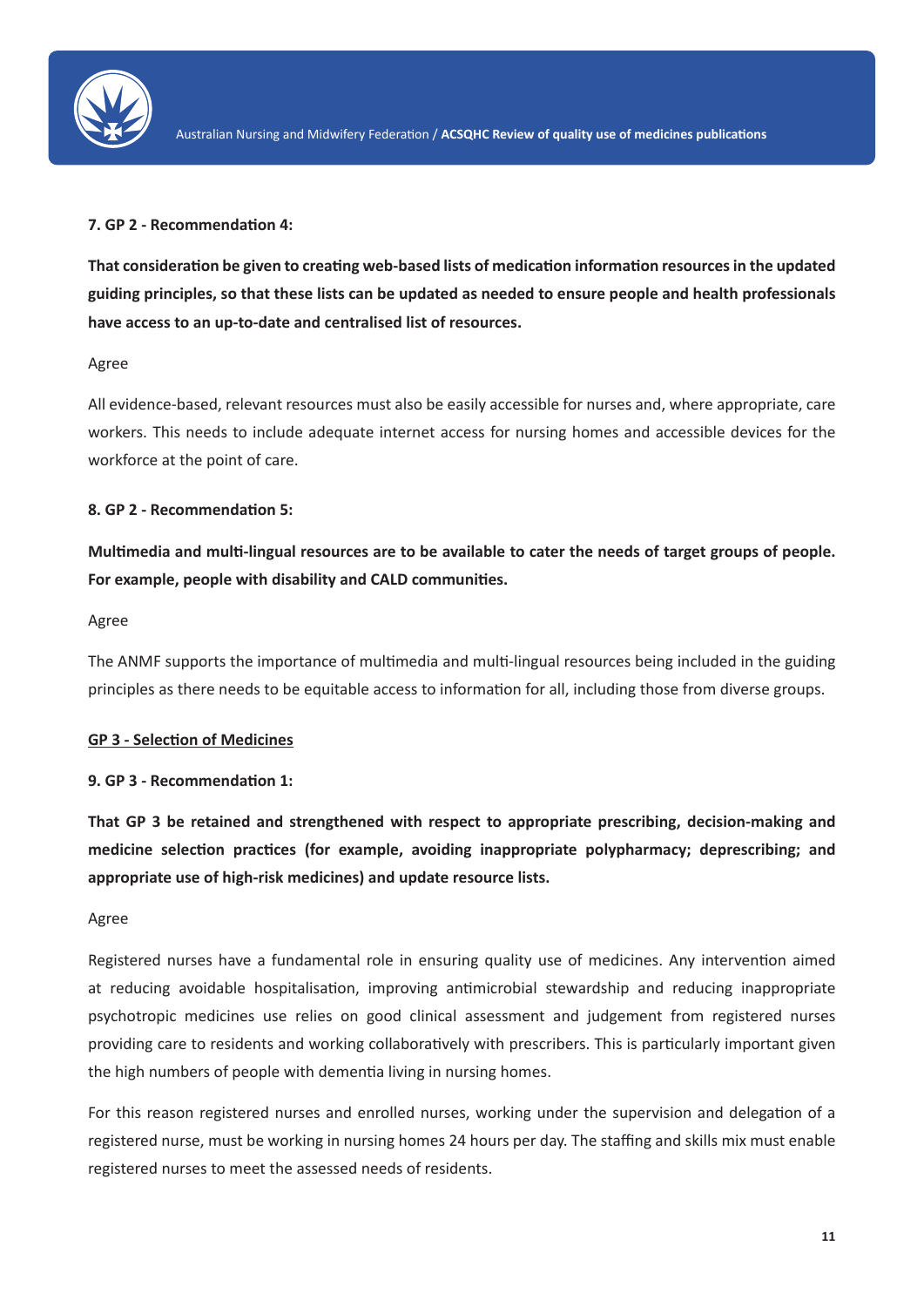

Given the high incidence of chronic conditions, comorbidities and polypharmacy of residents in nursing homes, it is paramount that nurses are involved in development of risk mitigation strategies for medicines management. Nurses are strong advocates for medicines safety and must be involved in medicines and related incident reviews. Nurses must be enabled to drive education programs and development and implementation of policies and protocols to ensure proactive management of high risk medicines.

## **10. GP 3 - Recommendation 2:**

## **Move some aspects into a new guiding principle entitled 'Scope of practice', which could cover all categories within the RACF workforce.**

## Agree

The ANMF supports the inclusion of a new principle entitled 'Scope of practice' in the guiding principles. As outlined earlier it is essential that any guidance on medicine management must always meet the accepted professional standards set by the regulatory authority for nurses, the NMBA, as these are mandatory professional standards for nurses. This includes nurses working within their scope of practice.

There also needs to be a separate section that clearly addresses the role of the care worker in assisting residents who have been assessed as suitable to self-administer their medicines.

## **11. GP 3 - Recommendation 3:**

**Include the requirement for RACFs to ensure that clinicians 'work within their scope of clinical practice and have the knowledge, skills, competence and delegated regulatory and legal authority to manage, use, and handle and administer medicines'.**

## Agree

The inclusion of a requirement for all nursing homes to ensure that health practitioners work within their scope of practice outlining the knowledge, skills and competence to handle and administer medicines is supported by the ANMF.

A requirement should also be included in this section which outlines the care worker's role in medicines management being limited to assisting residents who have been assessed by the registered nurse as able to self-administer their medicines. As outlined above, guidance must also be included in this section to emphasise the importance of clinical governance and systems management to enable registered nurses to meet their regulatory responsibilities in regards to the supervision and delegation to enrolled nurses and care workers.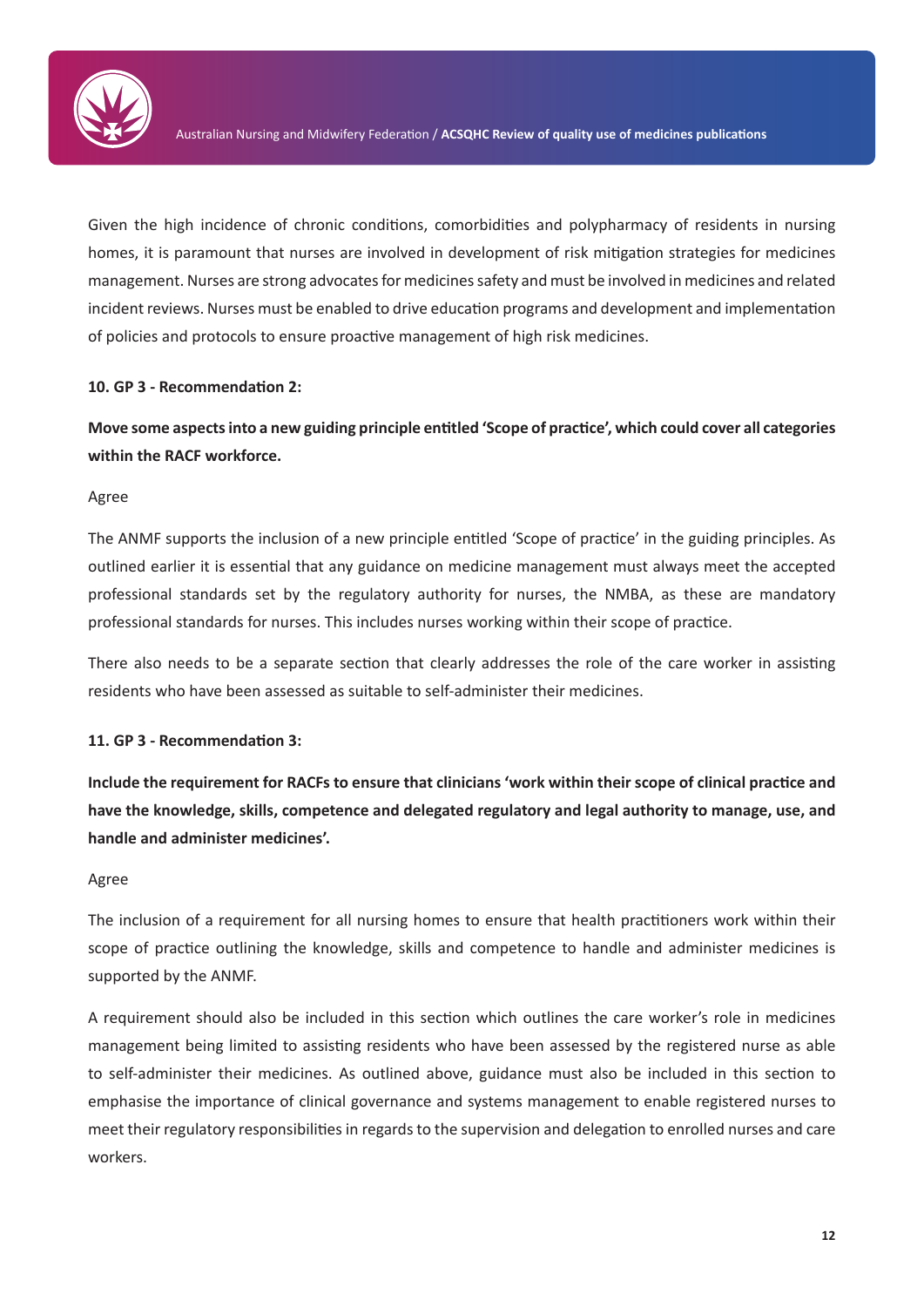

Further the ANMF believes the standard should include a requirement for a sufficient staffing and skills mix that meets the assessed needs of residents to ensure safe selection of medicines and enable registered nurses to work safely within their scope of practice.

**GP 4 - Complementary, Alternative and Self-Selected Non-Prescription Medicines**

**12. GP 4 - Recommendation 1:**

**That GP 4 is retained.**

Agree

**13. GP 4 - Recommendation 2:** 

**That GP 4 (as well as GP 2) resource list be updated to include reference to the NHMRC Talking with your patients about Complementary Medicine - a Resource for Clinicians and the PSA Position statement on Complementary medicines.**

Agree

**GP 5 - Change to: Nurse-initiated medicines**

**14. GP 5 - Recommendation 1:**

**That GP 5 is retained and the focus broadened to encompass the situations where initiation of both prescription and non-prescription medicines is allowed or authorised, and renamed Nurse-initiated medicines.**

Agree

The recommendation to rename this principle to Nurse-initiated medicines is supported by the ANMF.

The ANMF also notes that the Commission's *National Residential Medication Chart (NRMC3) User Guide for nursing and care staff* outlined in the consultation paper must also follow this recommendation and be retitled- Commission's *National Residential Medication Chart (NRMC3) User Guide for Nurses.* The role of the care worker in quality use of medicines must be limited to assisting residents who have been assessed by the registered nurse as able to self-administer their medicines. Care workers cannot be involved in all elements of medicines management outlined in this document including signing a medication chart when a resident 'receives' medicines from a dose administration aid. This is administration of medicines and using the term receives instead of administration is enabling and perpetuating unsafe practice. The Commission need to take a leadership role to ensure guidance is legally sound and provides transparency on best practice for residents,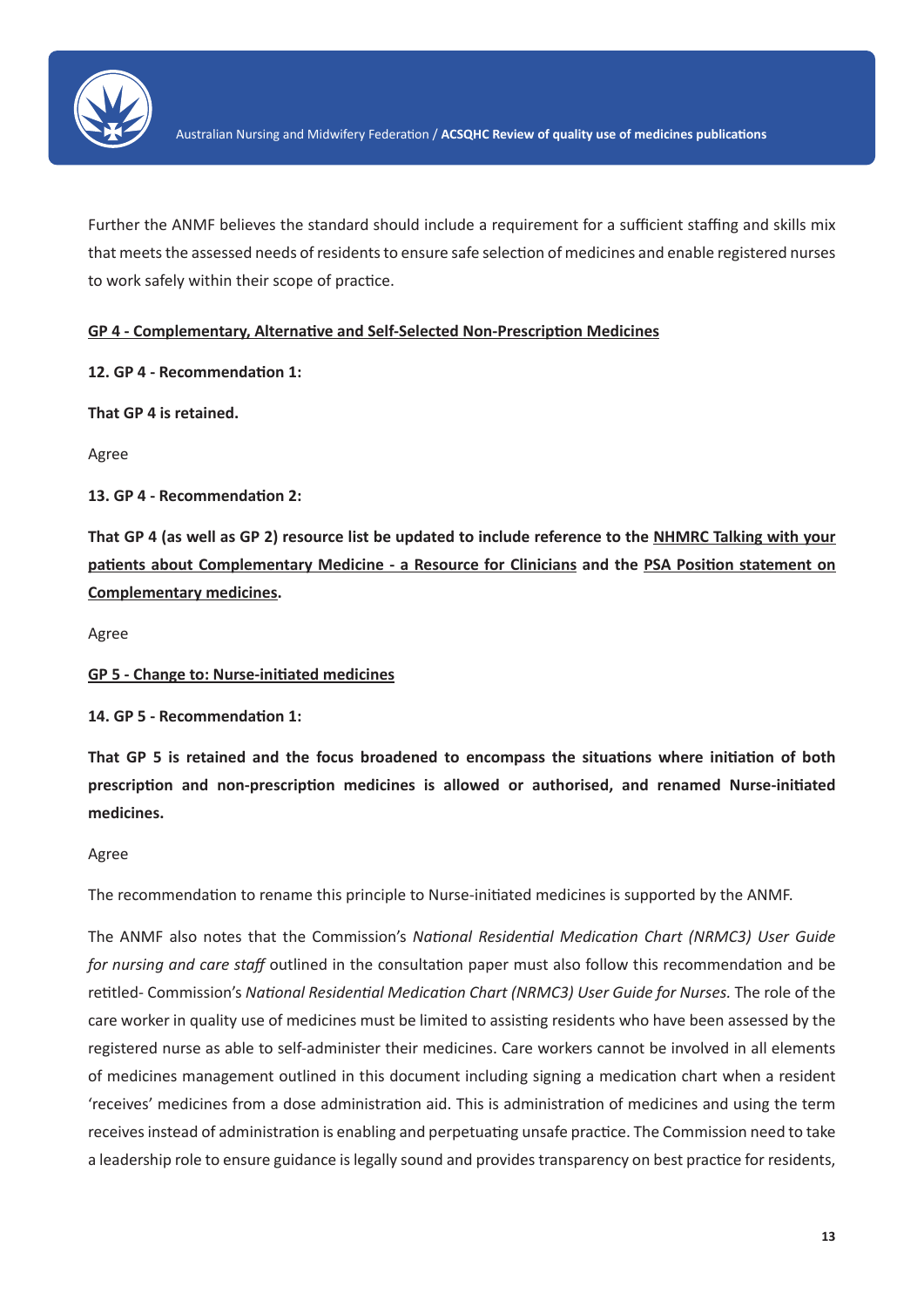

the workforce and aged care providers. This will ensure there is no confusion regarding the definition of administration and the importance of quality use of medicines principles being implemented by nationally regulated health practitioners – in this instance nurses.

## **15. GP 5 - Recommendation 2:**

**That other existing guiding principles be incorporated under this new 'title', for instance, GP 6 (Standing Orders), which are designed to allow or authorise administration of medicines in particular circumstances.**

Agree

## **GP 6 - Standing Orders**

## **16. GP 6 - Recommendation 1:**

**That existing GP 6 be incorporated under a renamed GP 5, focused on situations where initiation of both prescription and non-prescription medicines is allowed or authorised.**

## Agree

Further to statements made above, the ANMF concurs with the current guiding principles that acknowledge that the administration of a medicine using a standing order requires clinical judgement, therefore registered nurses are solely responsible for the use of standing orders in nursing homes. Again, the guiding principle needs to explicitly outline that care workers must be excluded from taking a role in the medicines administration involving standing orders.

## **GP 7 - Change to: Documentation of medication management**

## **17. GP 7 - Recommendation 1:**

**That GP 7 is retained and updated to highlight the need for future implementation and use of the eNRMC and updated resources include reference to support materials for the implementation of the eNRMC.**

## Agree

As outlined in question 3, it is important to note that many nursing homes do not have the digital health infrastructure required including updated interoperable software. The budget allocation of government funding to support the implementation of the digital infrastructure will be useful, however outlining clear expectations that will enable the use of digital medicines management and connection to the My Health Record is essential.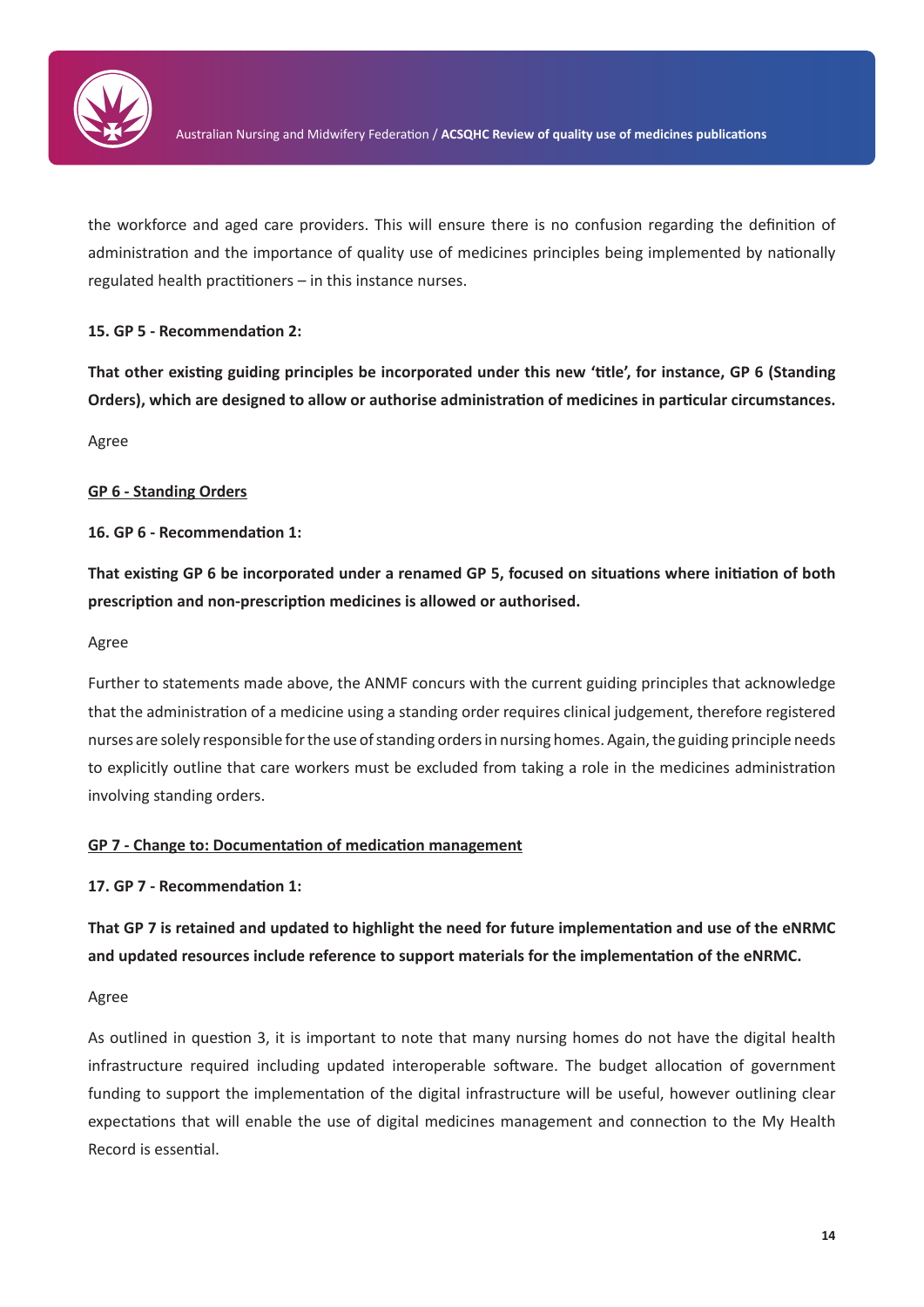

## **18. GP 7 - Recommendation 2:**

**That consideration be given to renaming GP 7 to focus on Documentation of medication management, which would encompass both hard-copy and use of digital systems.**

## Agree

The ANMF supports the renaming of the guiding principle 7 to focus on the documentation of medication management.

## **GP 8 - Split into two separate guiding principles:**

**- Medication review**

**- Medication reconciliation**

## **19. GP 8 - Recommendation 1:**

**That GP 8 includes information on polypharmacy and deprescribing and consideration of relevant policies, procedures and guidelines on these topics and the relationship with the National Aged Care Mandatory Quality Indicator program.**

## Agree

As highlighted above, registered nurses are fundamental to safe medicines management for residents including polypharmacy, de-prescribing and medicines review and reconciliation. Registered nurses both initiate a review and provide information on the clinical status of the resident to inform decision-making by the prescriber. As nursing homes are currently not required to provide a registered nurse at all times, the ANMF believes the revised guiding principles must explicitly outline the requirement for registered nurses to be present 24 hours a day to support safe medicines management, in particular medicines administration.

## **20. GP 8 - Recommendation 2:**

**That other aspects of medication review and medication reconciliation from various resources, practice standards and guidelines be considered when updating GP 8, for instance, reconciliation against a best possible medication history.**

## Agree

The nursing homes software systems being interoperable and connected to My Health Record is an important enabler for medicines reconciliation. The implementation of the transfer form that the Australian Digital Health Agency is developing for the My Health Record will also enable more effective communication between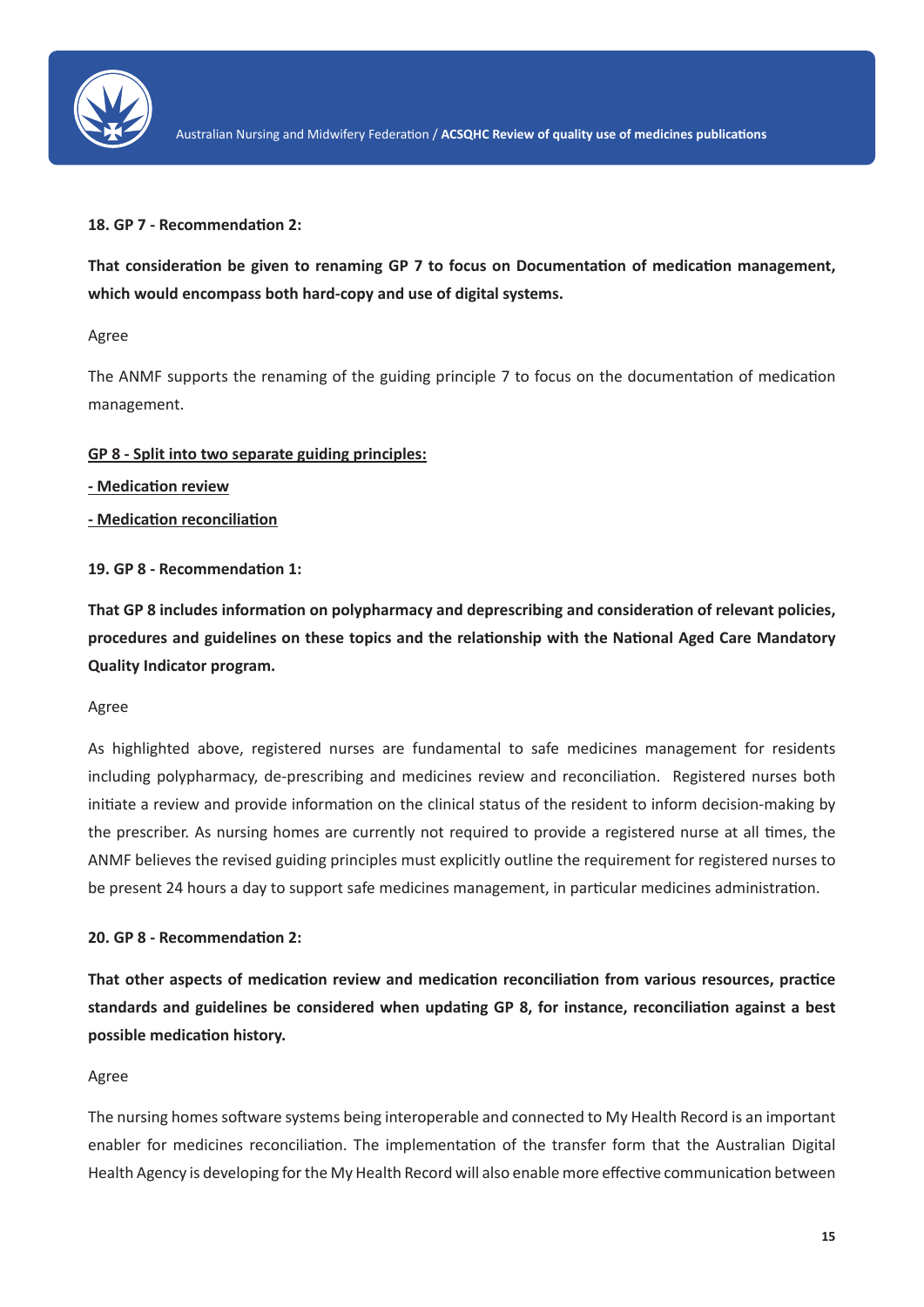

nursing homes and other health services, particularly in regards to medicines management. Therefore, as outlined above, it is essential that nursing homes have the digital infrastructure to enable this to occur.

## **21. GP 8 - Recommendation 3a:**

**That GP 8 be split into two discrete guiding principles entitled 'Medication review' and 'Medication reconciliation'.**

## Agree

The ANMF agrees with dividing this principle into two discrete guiding principles. Medication reviews and medication reconciliations are different processes and the evidence-based requirements for each of these activities need to be clearly identified.

## **GP 9 - Continuity of medicines supply**

**22. GP 9 - Recommendation 1:**

**That GP 9 is retained and that the potential for combination with GP 10 (Emergency Stock of Medicines) be considered given that both have a focus on ensuring medicines are available for administration to people in RACFs.**

Agree

## **GP 10 - Emergency stock of medicines**

**23. GP 10 - Recommendation 1:**

**That the intent of GP 10 be retained and consideration be given to combining with GP 9 (Continuity of Medicines Supply) as a potential strategy for ensuring access to relevant medicines to support continuity of supply.**

## Agree

The ANMF concurs with the intent of GP 9 recommendation 1 being retained and combined with GP 10 recommendation 1. Our members often express frustration about not having access to medicines supply for residents when required. This includes the ability to provide a different dose to a resident at the point of care, or having timely access to medicines for resident requiring end-of-life care. There should be an agreed national minimum requirement of medicines supply for all nursing homes to enable safe medicines management that results in safe and timely quality care delivery.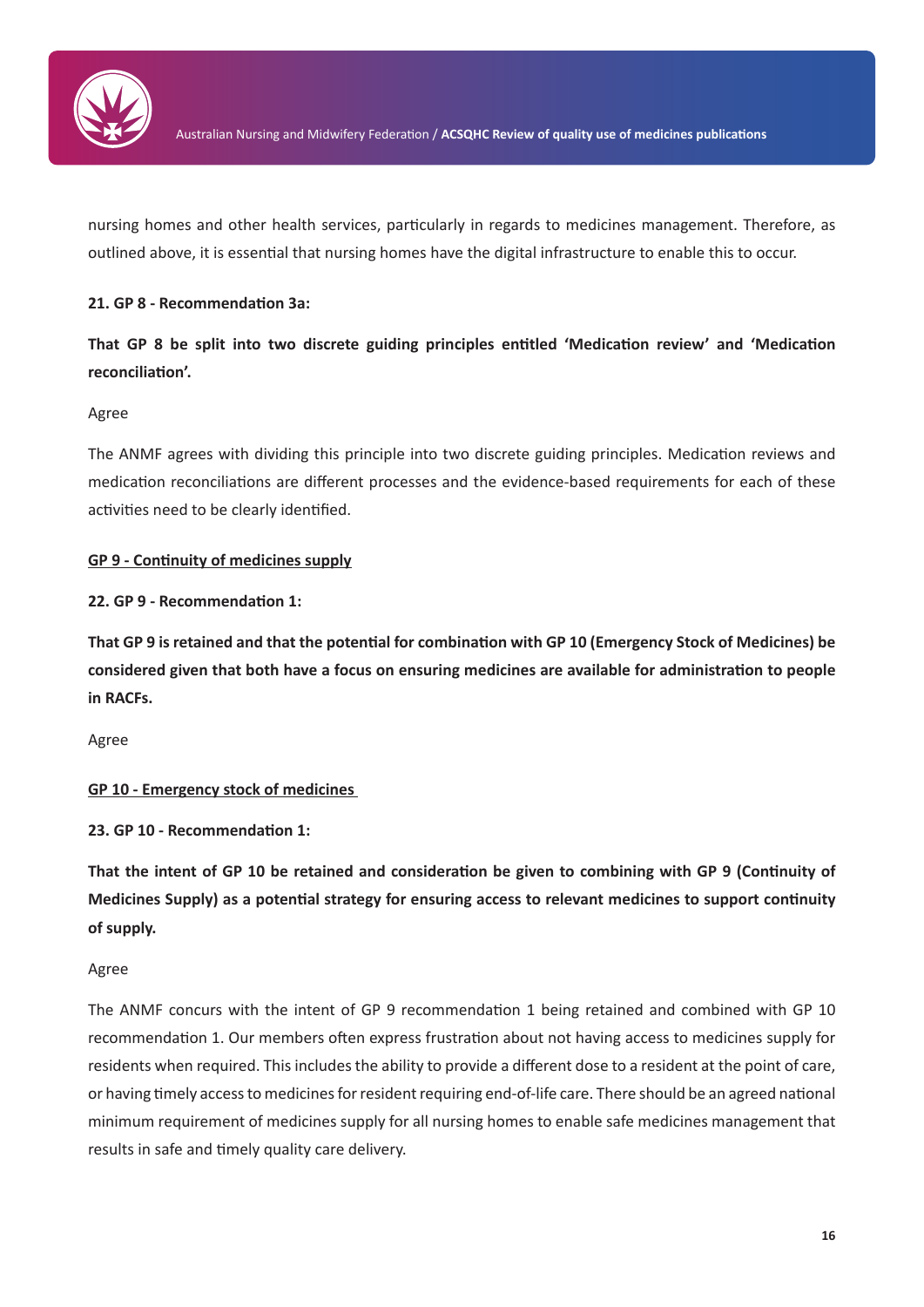

#### **GP 11 - Storage of medicines**

#### **24. GP 11 - Recommendation 1:**

**That the intent of GP 11 be retained and consideration be given to combining with GP 12 (Disposal of medicines).**

#### Agree

As registered nurses are not consistently available across nursing homes 24 hours per day, this does not ensure there are national safeguards relating to medication safety. An example of where this creates difficulty for our members relates to the storage of medicines. Registered nurses are educated to expect that medicine cupboard keys, particularly those containing S4 and S8 medicines, be held by a registered nurse and handed over to a registered nurse. This is problematic where there is no legislated mandated requirement to have a registered nurse on all shifts. Revised guiding principles should explicitly state the arrangements to be made for safe storage of medicines that ensures registered nurses are working all shifts in a nursing home. The guiding principles must also ensure registered nurses' professional practice is not compromised through these safe storage arrangements.

#### **GP 12 - Disposal of medicines**

#### **25. GP 12 - Recommendation 1:**

**That the intent of GP 12 be retained and consideration be given to combining with GP 11 (Storage of medicines).**

#### Agree

#### **New guiding principle: Administration of medicines within the RACF**

#### **26. Recommendation:**

**That all, or a selection, of GP 13, GP 14, GP 15 and GP 16 be collapsed and combined under a single guiding principle entitled Administration of medicines within the RACF.**

#### Disagree

There is already confusion about the difference between self-administration, assisting with self-administration, and administration of medicines by workers in nursing homes. Such confusion leads to a failure to effectively regulate medicines management in nursing homes and perpetuates role-confusion amongst workers and their employers. Combining guiding principles that relate to both administration of medicines by nurses and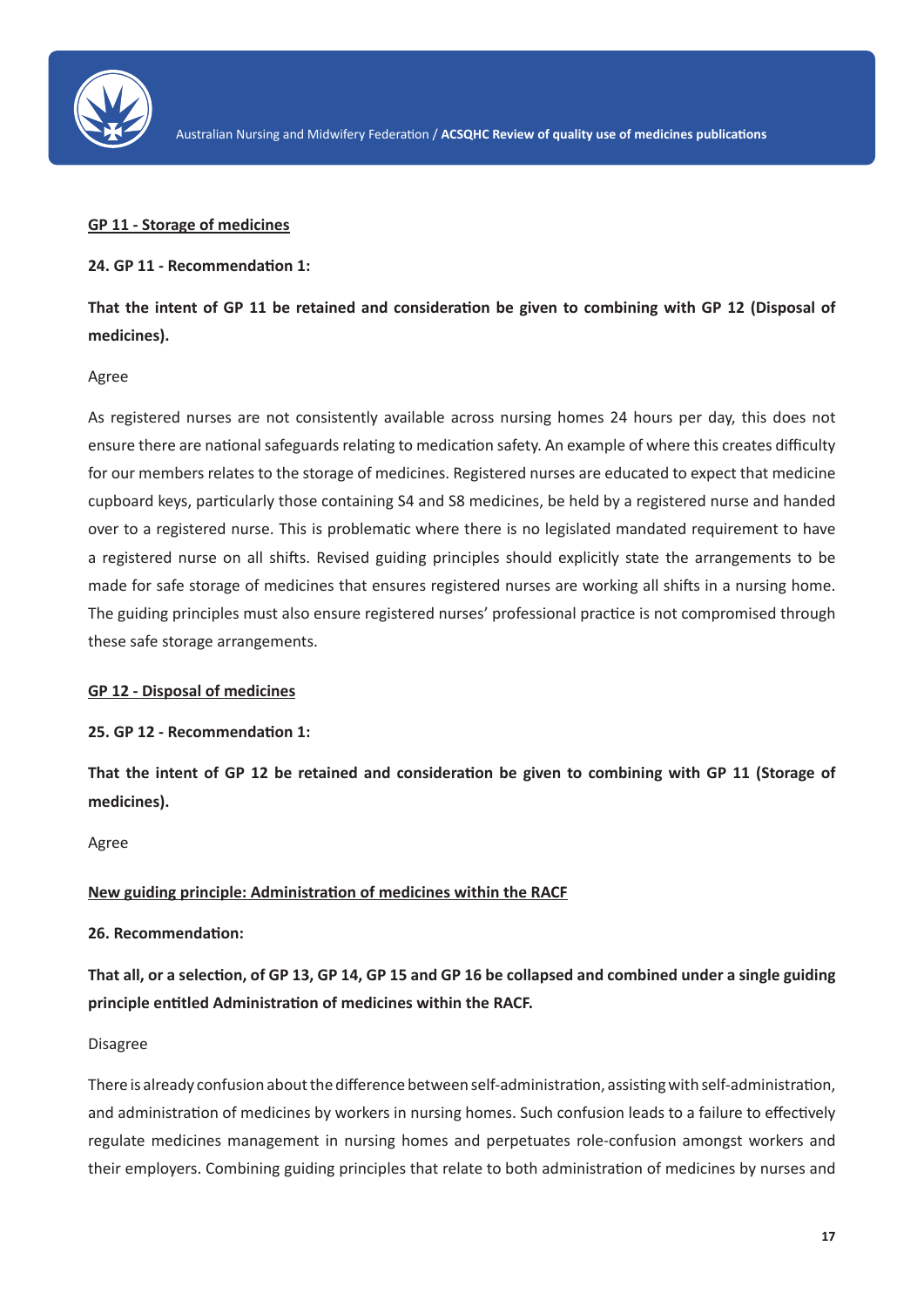

assisting with self-administration by care workers under the heading '*Administration of medicines within the RACF*' will further confuse role boundaries. Administration and assisting with self- administration should remain separate principles. This review of the guiding principles provides a timely opportunity to poor practice creep that has compromised medicines safety and quality use of medicines.

## **GP 13 - Self-Administration of Medicines**

## **27. GP 13 - Recommendation 1:**

**For consumers/residents people who are self-administering medicines include advice within policies, procedures and guidelines, for those self-administering and/or nurses, some additional guidance, on when and how to stop and restart medicines during periods of acute illness or "sick days". This may involve the need for nurses to take over the administration of all medicines.**

## Partly agree

The ANMF notes the increasing evidence regarding the use of medicines on 'sick days' and the need to provide ongoing support and resources for all people self-administering their medicines. This will ensure safe medicine use. Any resource provided for residents regarding sick days and their medicines needs to be developed using plain language with a basic level of assumed knowledge.

Further, as previously stated, the guiding principles need to also include a clear definition of assistance with self-administration of medicines, including the required safeguards relating to risk management and documentation. This additional information will also need to address guidance for residents who are selfadministering without assistance, but who then require either assistance with, or administration of medicines during 'sick days'.

As only nurses should be administering medicines, there should be no requirement for guidance that involves nurses "taking over" the administration of all medicines on "sick days".

## **GP 14 - Administration of medicines by RACF staff**

**28. GP 14 - Recommendation 1:**

**Include some additional advice for RACF clinicians and nurses on when and how to stop and restart medicines during periods of acute illness.**

Agree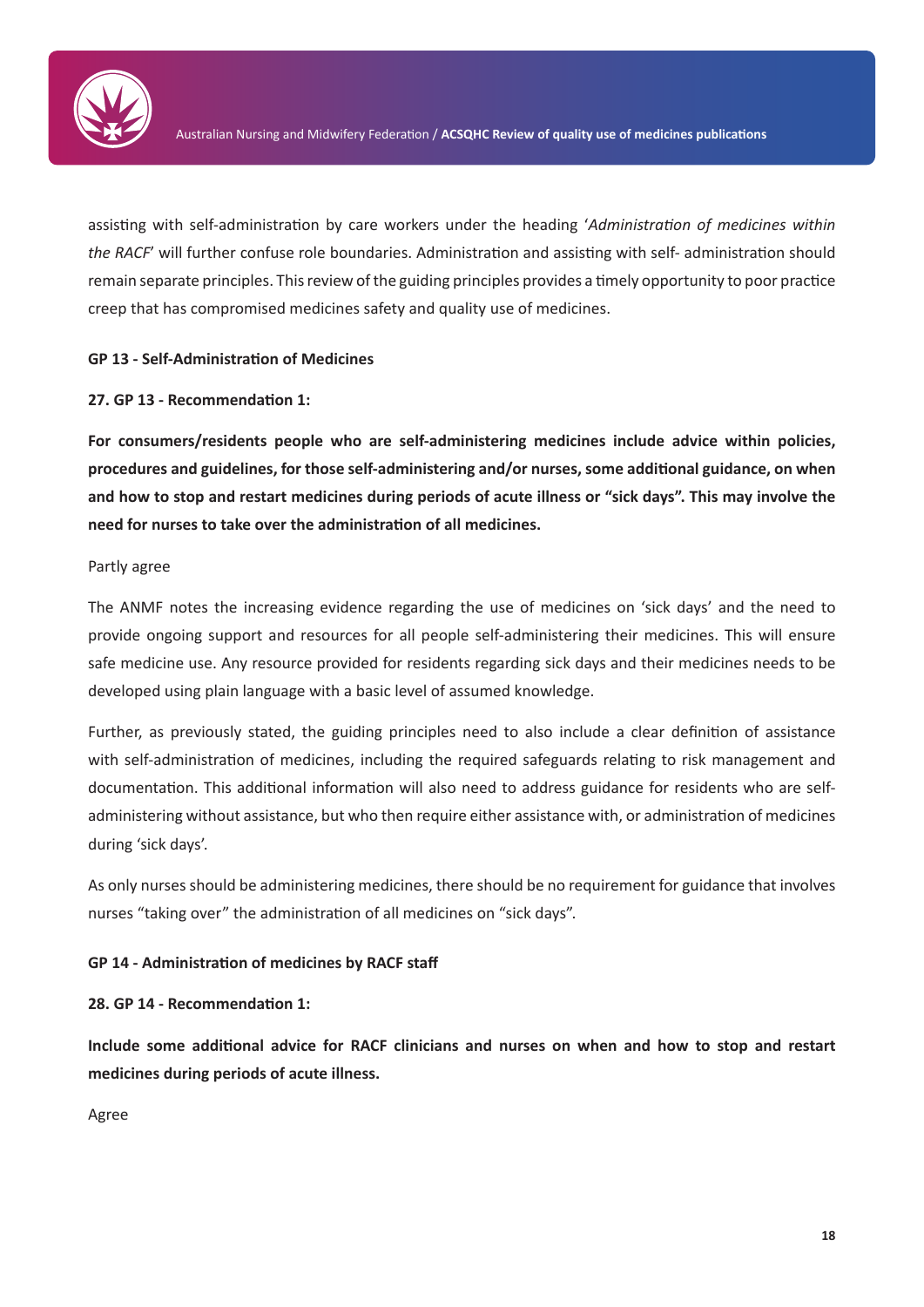

This guiding principle should detail registered nurses' underpinning knowledge, skills, ability and clinical expertise which informs medicines management. This guidance should reinforce that nurses use evidencebased practice and holistic assessment of an individual resident and the use of medicines when a residents health status changes.

## **GP 15 - Dose administration aids**

## **29. GP 15 - Recommendation 1a:**

**That GP 15 includes greater emphasis and more information on the need for medication reconciliation prior to DAA packing for the first time, and after changes to medicines or hospital admission.**

## Agree

Medication reconciliation, matching medicines that a person should be prescribed with those that are prescribed, should occur prior to packing the DAA and following any changes to medicines prescribed. This is a process that should be undertaken by a pharmacist when packaging occurs and by a registered or enrolled nurse when administering medicines from a DAA. In accordance with the ANMF *Nursing Guidelines for Management of Medicines in Aged Care* and the ANMF Position Statement on the U*se of dose administration aids*, nurses who administer medicines from a DAA are expected to take responsibility for identifying each individual medicine prior to administration. This is essential to ensure that the packaged medicines align with the prescribed order and that the correct medicines are administered safely. Where individual medicines cannot be clearly identified, nurses must consult the pharmacist and return the DAA for repackaging.

Where a person is assessed as being unable to self-administer their medicines, either from the original container or a DAA, a nurse who is able to reconcile and identify the medicines must administer them. Care workers should only ever provide physical assistance to an individual who is self-administering their medicine, at the individual's request provided the individual has been assessed by the registered nurse as being able to self-administer.

Transitions of care, particularly hospital admission for an acute episode of care, are often associated with medication changes and medication errors. Medication reconciliation by pharmacists and nurses should occur at all transitions of care where medicines changes may have been made.

GP 15 should detail dispensing, medication reconciliation and administration requirements to provide clarity and guidance to those responsible for these aspects of clinical care when using DAAs, pharmacists and nurses respectively.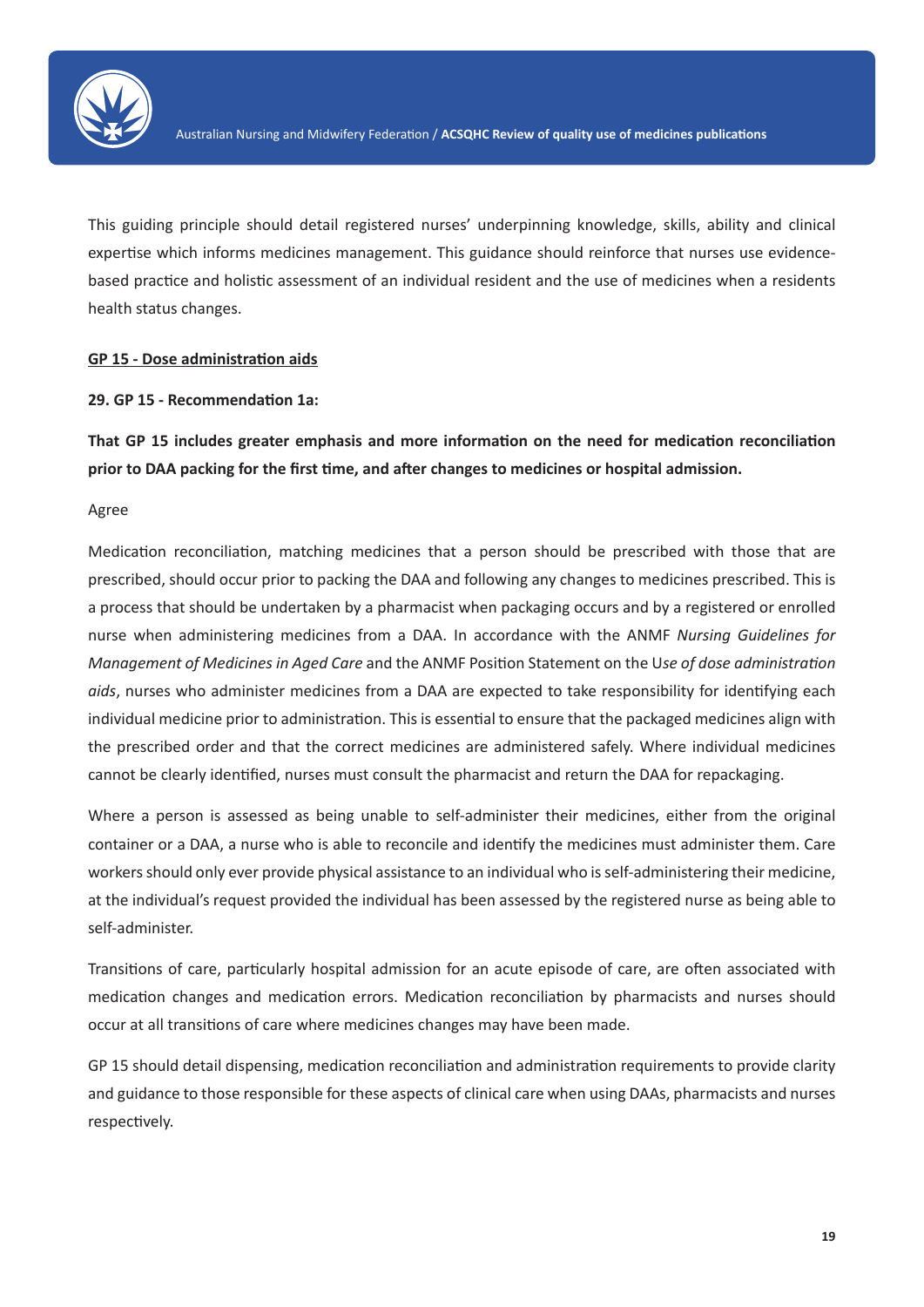

## **30. GP 15 - Recommendation 1b:**

**That GP 15 includes greater emphasis and more information on the need for consent and communication around initiating and continuing use of DAAs.**

## Agree

GP 15 should detail the evidence base for and best practice for consent from, and communication with, the person receiving care and their family when initiating and using DAAs. This should include information about the dispensing process, medication reconciliation, possible self-administration, appropriate administration by nurses, any changes to medications and what to expect when the person is unwell or transitions of care occur.

## **31. GP 15 - Recommendation 1c:**

**That GP 15 includes greater emphasis and more information on monitoring and follow up of people using DAAs, including how to identify and manage medicines packed in a DAA during acute illness per GP 13 (Selfadministration of medicines); and GP 14 (Administration of medicines by RACF staff).**

#### Partly agree

The inclusion of a greater emphasis and more information on monitoring and follow up of people using DAAs in GP 15 is supported. However, should the person self-administering their medicines using a DAA become acutely unwell, following consent from the resident, medicine administration should then be the responsibility of the nurse. Registered nurses and enrolled nurses, working under the supervision and delegation of the registered nurse, are educated to manage and administer medicines safely and effectively and to assess clinical symptoms, evaluate outcomes and initiate changes to the plan of care. All nurses administering medicines from a DAA must be able to identify each individual medicine prior to administration for all residents, irrespective of whether they are well or acutely unwell.

## **GP 16 - Alteration of oral dose forms**

## **32. GP 16 - Recommendation 1 (a and b):**

**1. That GP 16 has greater emphasis and includes more information on:**

**a. the need for people to be screened or assessed for swallowing safety before being given medicines, and**

**b. timely referral to a pharmacist or the person's primary health care practitioner when it is unsafe for a them to swallow oral formulations of a medicine.**

Agree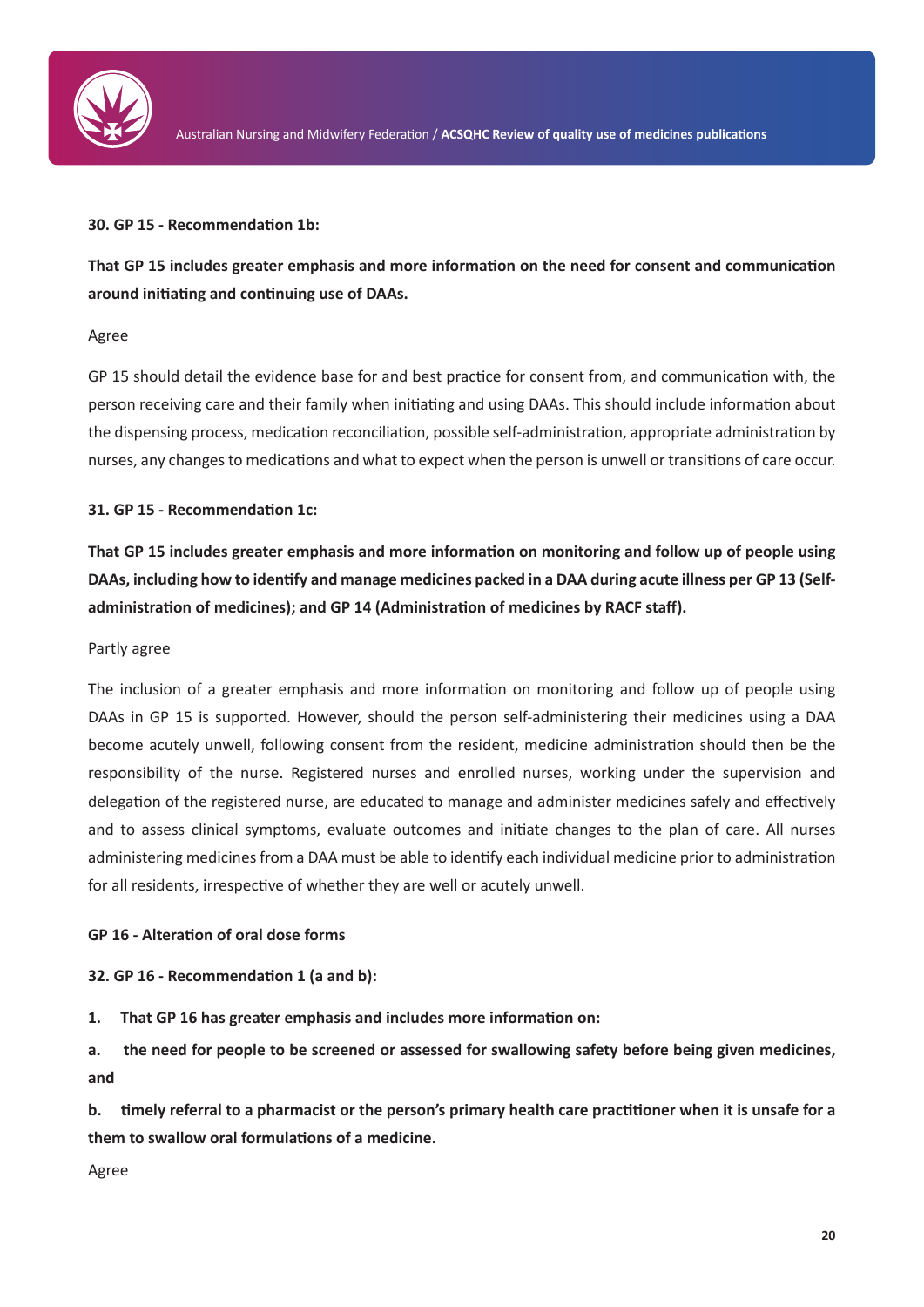

Increased emphasis and information on swallowing safety and appropriate referral is supported. In addition to timely referral to a pharmacist and primary health care practitioner, GP 16 should include further information about referral to a speech therapist and a dietitian should alteration or reconstitution of medicines be required. Continued inclusion of reference in the guiding principles to the Society of Hospital Pharmacists 4th Edition of the *Don't Rush to Crush* publication is supported.

## **33. GP 16 - Recommendation 2:**

**That other content be similarly amended around swallowing difficulties, including: GP 8 (Medication review and medication reconciliation); GP 13 (Self-administration of medicines); and GP 14 (Administration of medicines by RACF staff).**

## Agree

See comments above in relation to the inclusion of content relating to the broader multidisciplinary team when managing medicines administration for people with conditions that impact their functional ability to swallow. This should apply to all the guiding principles outlined in this question.

## **GP 17 - Change to: Evaluation and quality improvement**

## **34. GP 17 - Recommendation 1:**

**That GP 17 (Evaluation of Medication Management) be renamed, and that its quality improvement focus be enhanced and aligned with the intent of a renamed GP 1.**

## Agree

The renaming, change of focus and re-positioning of GP 17 is supported. This will allow for a very practical approach to the ongoing evaluation of the effectiveness of medication management processes.

## **35. GP 17 - Recommendation 2:**

**That the existing 'evaluation' questions be adapted and incorporated as 'reflective questions' where relevant within each guiding principle.**

## Agree

Adapting the 'evaluation' questions to be 'reflective' questions where relevant throughout the guiding principles will allow for monitoring of the implementation of the principles, within and between-facilities. This will also assist facilities with self-assessment and monitoring against the guiding principles.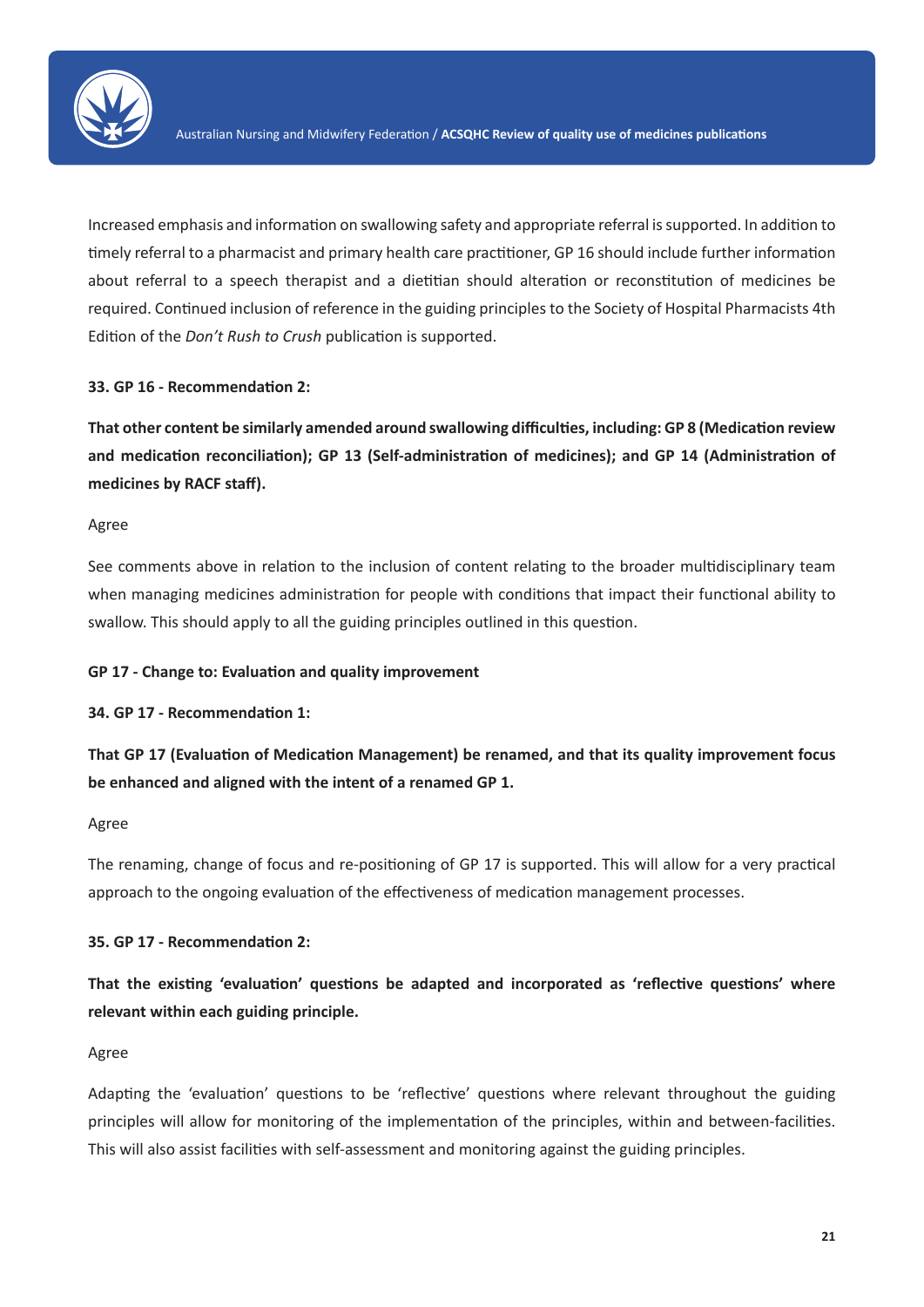

## **Proposed new guiding principles**

## **36. New GP focused on person-centred care - Recommendation**

**That a new guiding principle focused on 'person-centred care' is included in the updated** *Guiding principles for medication management in residential aged care facilities***.**

## Agree

In addition to the inclusion of a new guiding principle on 'person-centred care', person-centred language should be integrated throughout all other guiding principles in the document.

## **37. New GP focused on communication - Recommendation:**

**That a new guiding principle focused on 'communication with people receiving care and the importance of communication between colleagues' is included in the updated** *Guiding principles for medication management in residential aged care facilities***.**

## Agree

In addition to the inclusion of a new guiding principle on communication, both with the person receiving care and between colleagues, it is essential that the guiding principles provide clarity for users as to who has responsibility for each aspect of medicines management. Miscommunication or confusion about roles does not support safe practice and quality use of medicines.

# **38. Please include your comments on whether the current purpose and scope of the Guiding principles for mediation management in residential aged care facilities need to alter in any way, why and what change(s) you would suggest:**

As indicated above, major changes need to be made to GP 13, GP 14 and GP 15 to provide clarity in relation to self-administration of medicines, assistance with self-administration of medicines, administration of medicines and the use of DAAs to administer medicines. The revised guiding principles must provide clear, unambiguous guidance as to who is able to prescribe, dispense, administer or assist with self-administration for the quality use of medicines.

## **39. Are all the current guiding principles still relevant to medication management within the existing**  *Guiding principles for medication management in residential aged care facilities***?**

#### Yes

The current guiding principles are still relevant to medication management. The guiding principles relating to administration of medicines must be strengthened to ensure that the guidance is clear and consistent with legislation and regulatory requirements.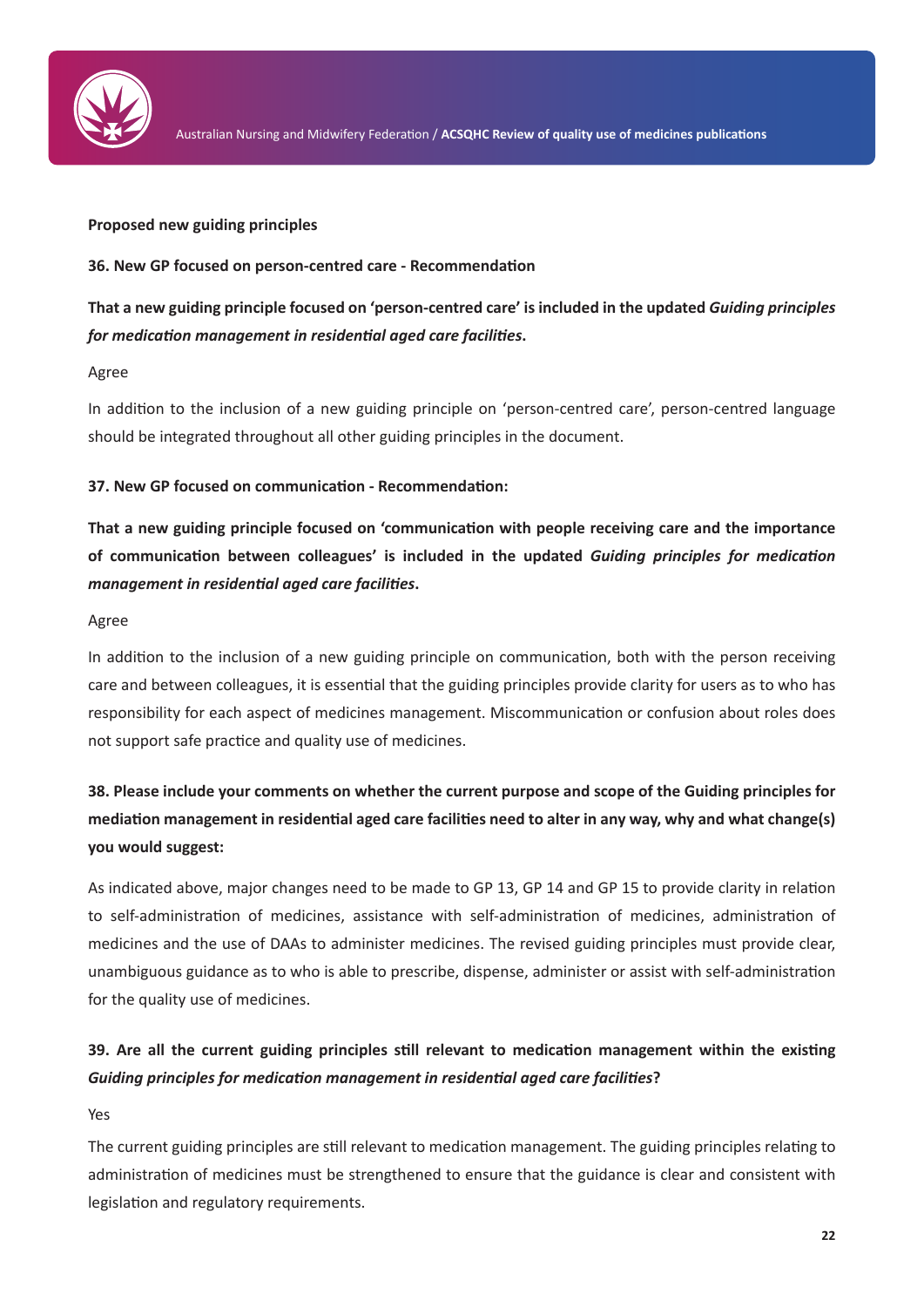

## **40. Are there any gaps or additional GPs that should be included in the updated** *Guiding principles for medication management in residential aged care facilities***?**

Yes

See responses provided above particularly in relation to GP 13, 14 and 15.

# **41. Apart from those already identified, could some of the other GPs on similar topics be 'grouped together' when updating** *Guiding principles for medication management in residential aged care facilities***?**

No

There are no obvious areas where guiding principles could be grouped together. For the purposes of clarity, some of the groupings previously suggested are not supported.

**42. Are you satisfied that the areas of importance or increased emphasis in medication management that have been identified, will be incorporated into the GPs as proposed, in updating** *Guiding principles for medication management in residential aged care facilities***, in a way that meets your needs?**

No

There are a number of outstanding issues raised throughout this response that would need to be addressed.

**43. Please provide details of any resource(s) or guidance materials that should be referred to or included when updating the G***uiding principles for medication management in residential aged care facilities***. (This could be in the form of resource titles; reference; website links; case studies; tools; exemplar/new models of practice/care).**

The ANMF provides the following resources that should continue to be referred to in the revised guiding principles:

ANMF *Nursing Guidelines for Medicines Management in Aged Care* ANMF *Quality use of medicines* position statement ANMF *Use of dose administration aids* position statement ANMF *Care for people living with a disability* position statement NMBA D*ecision-making framework for nurses and midwives* SHPA 4th Edition *Don't Rush to Crush*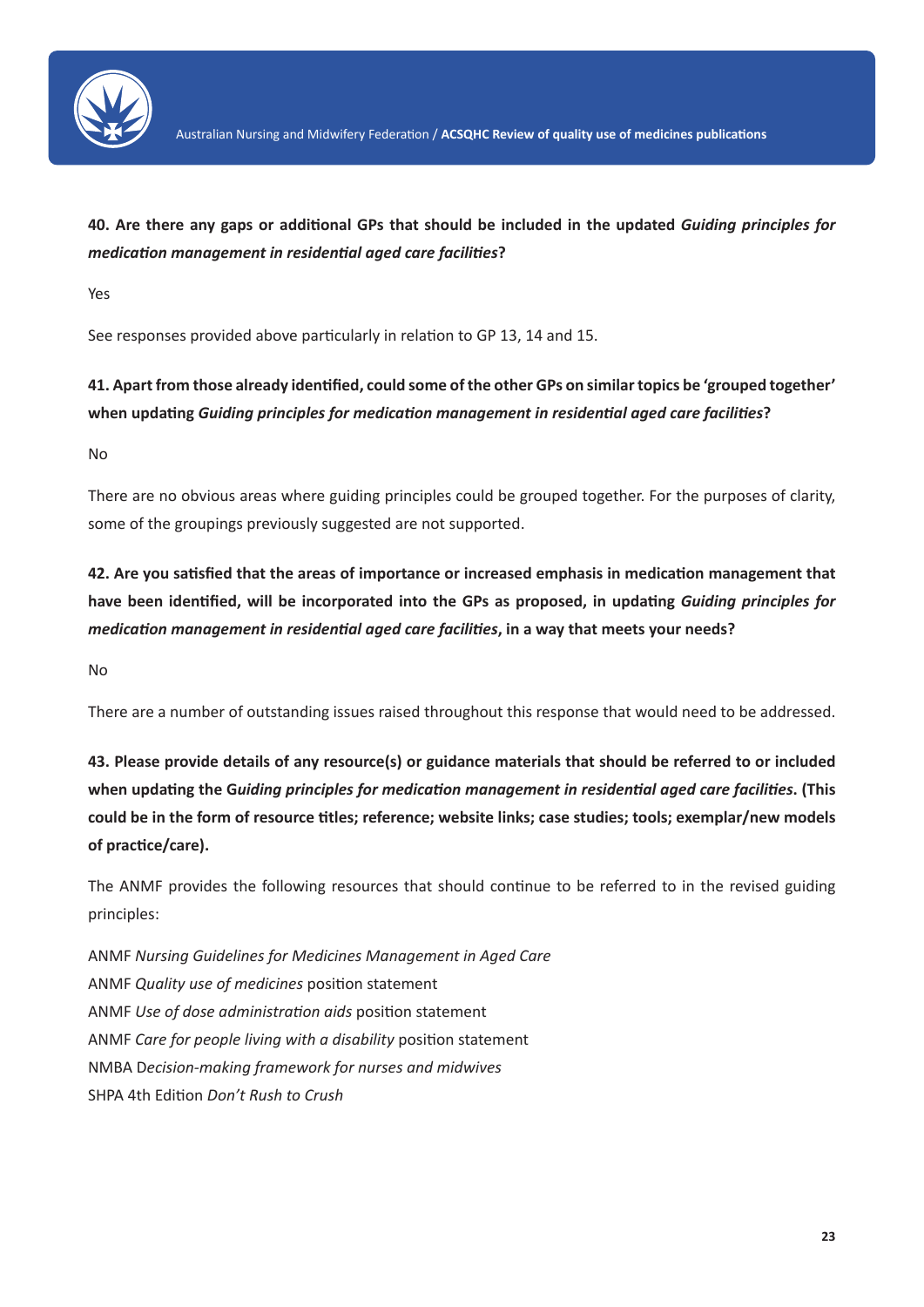

## **44. Does the format of the existing** *Guiding principles for medication management in residential aged care facilities meets your needs***?**

Yes

## **45. Are you responding on behalf of your Organisation**

Yes

## **Please provide the name of your Organisation, email address optional if we need to follow up comments:**

Australian Nursing and Midwifery Federation

## fedsec@anmf.org.au

## **46. What is your main role in the organisation?**

- o Clinical Director/Head of Department
- o Executive (CEO, President, Executive)
- o Chair/member of the RACF Medication Advisory Committee (MAC)
- o Doctor
- o Nurse Practitioner
- o Nurse
- o Pharmacist
- o Member / representative
- o Other (please specify)
- Please specify: National professional and industrial nursing and midwifery member organisation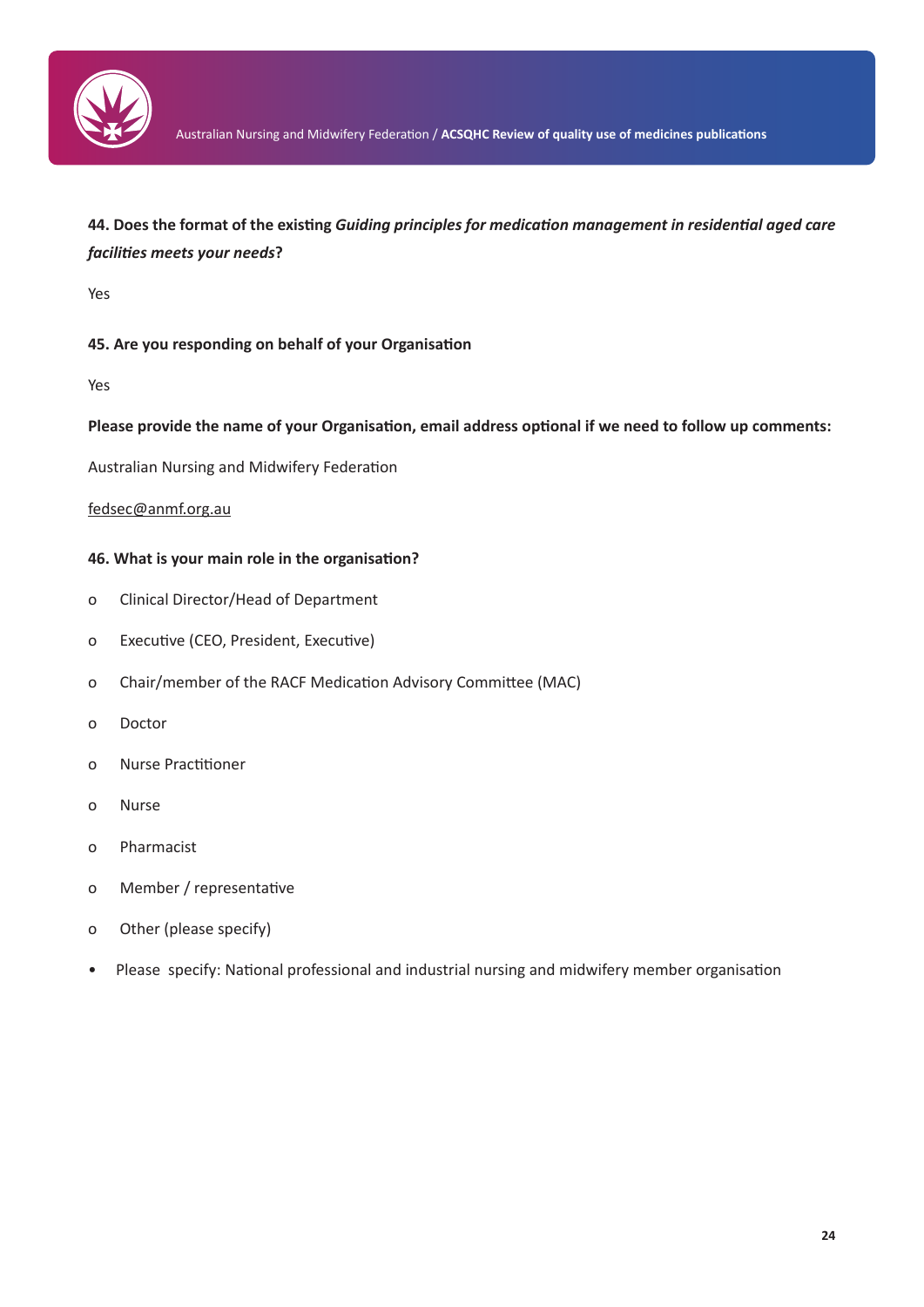

# **CONCLUSION**

Thank you for the opportunity to provide feedback on the Australian Commission on Safety and Quality in Health Care's consultation - Updating Quality Use of Medicines Publications – *Guiding principles for medication management in residential aged care facilities*. The ANMF supports many of the proposed additions and adjustments outlined in the consultation document. However, we reiterate that these guiding principles must provide clear direction for residents, employers, workers and regulators on the important role of registered nurses and enrolled nurses, working under the supervision and delegation of the registered nurse, in the quality use of medicines. The care worker's role in medicines must also be explicitly identified as being limited to assisting residents who have been assessed as able to self-administer their medicines. Clear definitions of assistance and self-administration must be provided in the glossary of the guiding principles. The ANMF has detailed the importance of a baseline staffing and skill mix that meets the assessed needs of residents to safe medicines management and quality care delivery. We urge you to address this issue in the updated guiding principles. The ANMF looks forward to the next stage of the consultation for the review of the *Guiding principles for medication management in residential aged care facilities*.